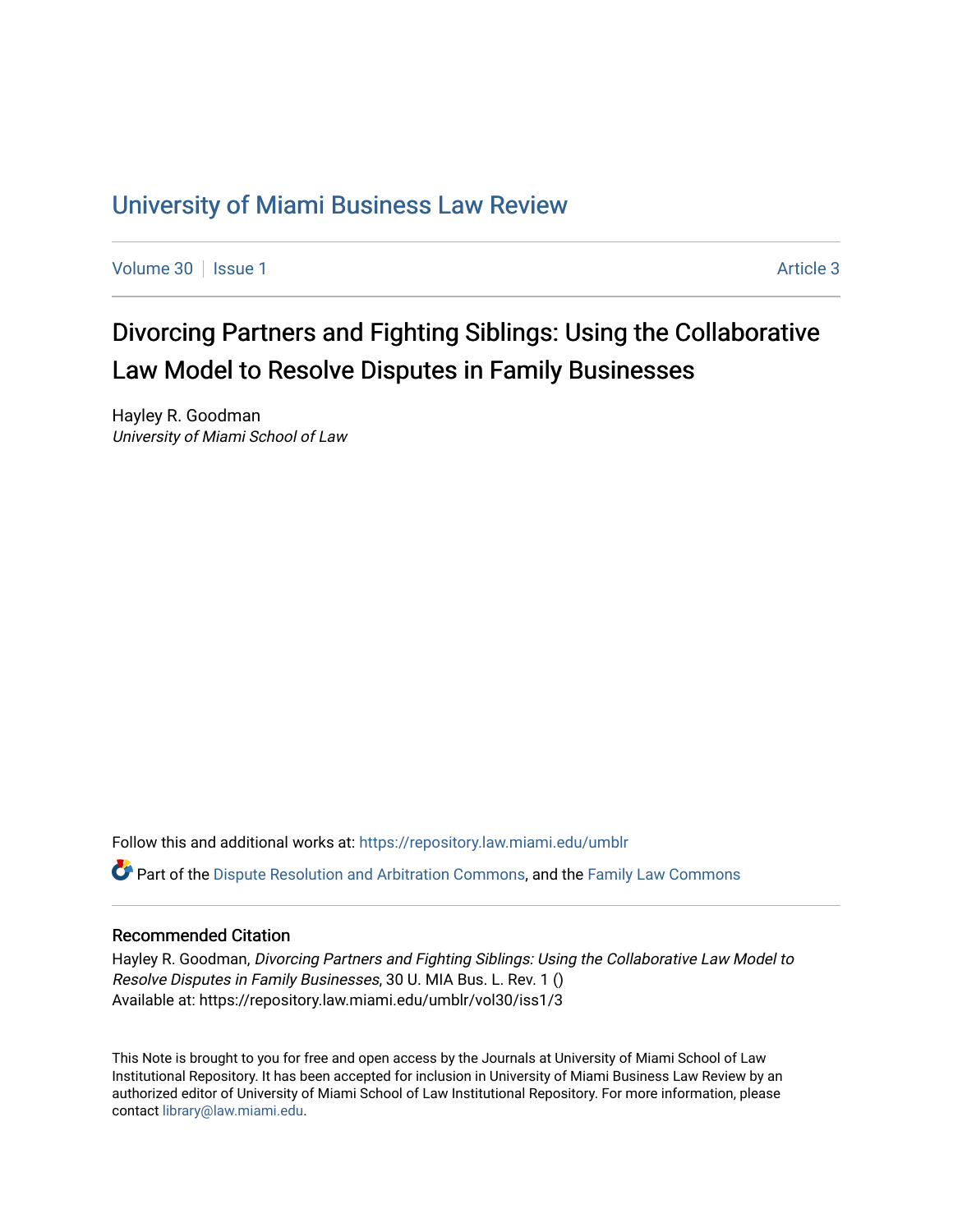## Divorcing Partners and Fighting Siblings: Using the Collaborative Law Model to Resolve Disputes in Family Businesses

## Hayley R. Goodman\*

*This paper focuses on the ways that collaborative law can be used to resolve family business disputes. Such disputes can get ugly and leave families and businesses in shambles after years of fighting and even litigation. Such disputes can involve those between divorcing partners, parents and children, extended family members, and new and ex partners. Sometimes, these disputes cannot be resolved, forcing family members to sell all or part of the company. Moreover, when families try to resolve disputes through litigation, they end up spending a lot of money. Mediation is often used to resolve disputes in the family business context, but this note shows why collaborative law may be more suitable for resolving family business disputes. Collaborative law stems from the family law field, particularly in the divorce context. This form of alternative dispute resolution requires that parties share retained experts, disclose all facts related to the dispute, and be committed to a win–win resolution. Furthermore, collaborative law requires attorneys to be committed to settling the dispute, because if they do not settle and any party goes to court, the attorneys are contractually barred from representing the parties in the ensuing litigation.*

*Family business disputes are emotional, and more than other sort of business dispute, saving the relationship is a common goal. Additionally, in a family business, no party truly wants to harm the other party (at least financially) because financial stability is crucial to the business's success. Collaborative law lends itself to resolving family business disputes in several ways. Collaborative law focuses on maintaining relationships, which is often important for people's professional and personal lives. Also, the use of shared experts helps to ensure that the business remains successful. Finally, collaborative law can save businesses time and money as the parties create a sustainable solution, hopefully without the need for further mediation or litigation. As collaborative law grows into areas outside of the divorce law realm, the legal community and collaborative*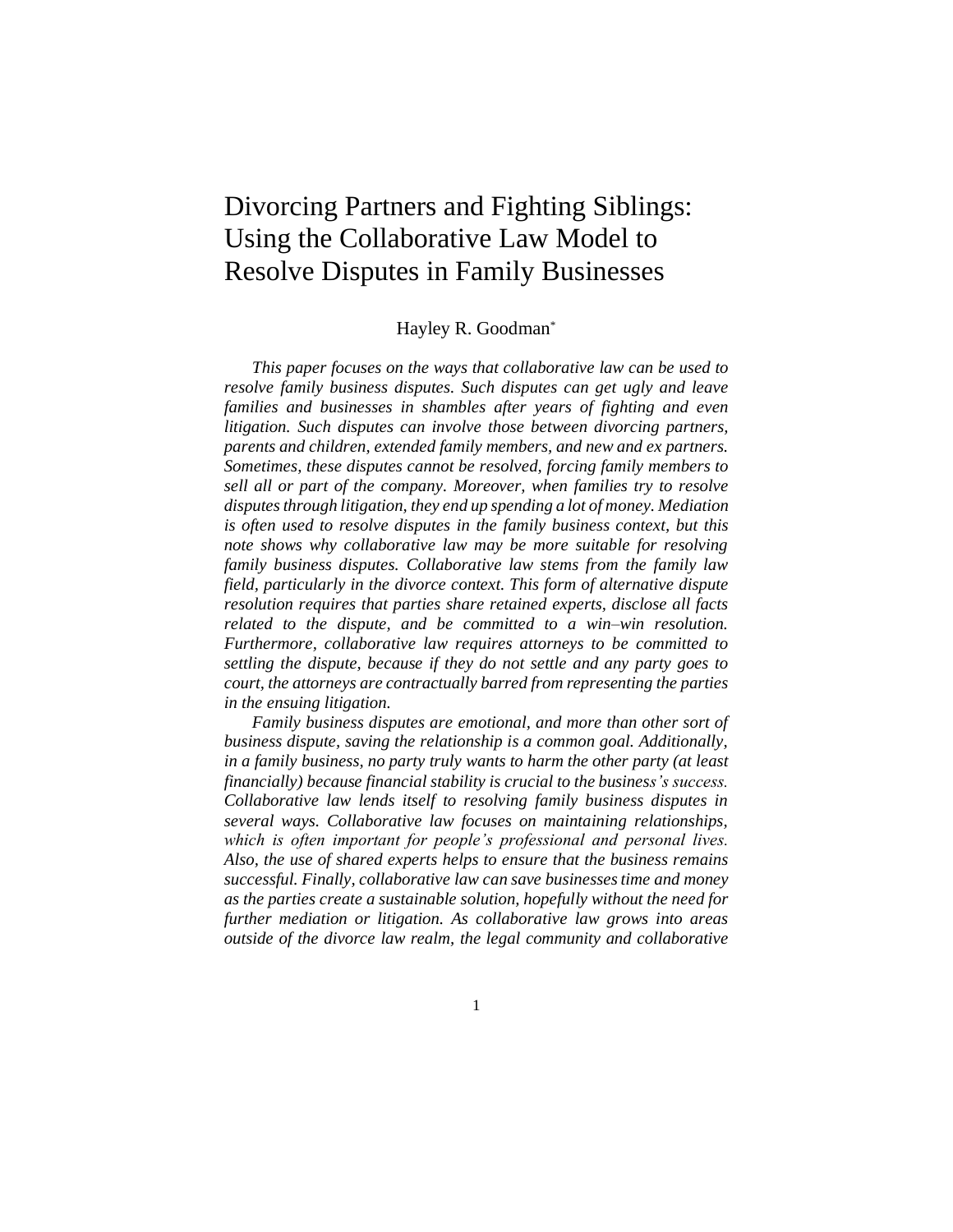law organizations should adapt to extend collaborative law to different *kinds of legal disputes.*

| I. INTRODUCTION $\ldots \ldots \ldots \ldots \ldots \ldots \ldots \ldots \ldots \ldots \ldots 2$ |
|--------------------------------------------------------------------------------------------------|
| II. TRADITIONAL METHODS OF FAMILY BUSINESS DISPUTE                                               |
|                                                                                                  |
|                                                                                                  |
|                                                                                                  |
| B. Collaborative Law History, Legislation, and Policy  10                                        |
| C. Use of Collaborative Law Outside of Divorce Proceeding.11                                     |
| IV. FAMILY BUSINESS DISPUTES: FRAMING THE ISSUE 13                                               |
|                                                                                                  |
| A. Applying Collaborative Law to Common Family Business                                          |
|                                                                                                  |
| B. Breaking Down Collaborative Law's Benefits 17                                                 |
|                                                                                                  |
| 2. Ensuring the Success of the Business 19                                                       |
| 3. Sustainability and Cost Effectiveness 21                                                      |
| C. Collaborative Law Limitations in Family Business                                              |
|                                                                                                  |
| D. Role of Collaborative Law Organizations and the Legal                                         |
|                                                                                                  |
|                                                                                                  |
|                                                                                                  |

#### PART I: INTRODUCTION

Blood is thicker than water—sometimes. But what happens when a family business is plagued by fighting? Sometimes families can work it out on their own, but others take their disputes to attorneys, and some of those end up in court.<sup>1</sup> This is precisely what happened in the Wirtz family

<sup>\*</sup> Senior Notes & Comments Editor, *University of Miami Business Law Review*; Juris Doctor Candidate, University of Miami School of Law, 2022; Master of Science, Management, Lehigh University, 2019; Bachelor of Arts, Global Studies, Lehigh University, 2018. This Note is dedicated to my mother and father, Andrea and Gary Goodman. I would not be where I am today without them! Further, I would like to thank Professor Bernard Perlmutter for his guidance and support in writing this Note. Moreover, I wish to express my gratitude to the Editorial Board of the *University of Miami Business Law Review* for their hard work and dedication during the editing process. Special thanks to Brett Dembrow, Alex Picard, Wyatt Rose, and Samantha Ross for their attention to detail and excellent feedback.

<sup>1</sup> David Harland, *5 Ways to Manage Conflict In a Family Business*, IN THE BLACK (Oct. 28 2015), https://www.intheblack.com/articles/2015/10/28/5–ways–to–manage–conflict– in–a–family–business.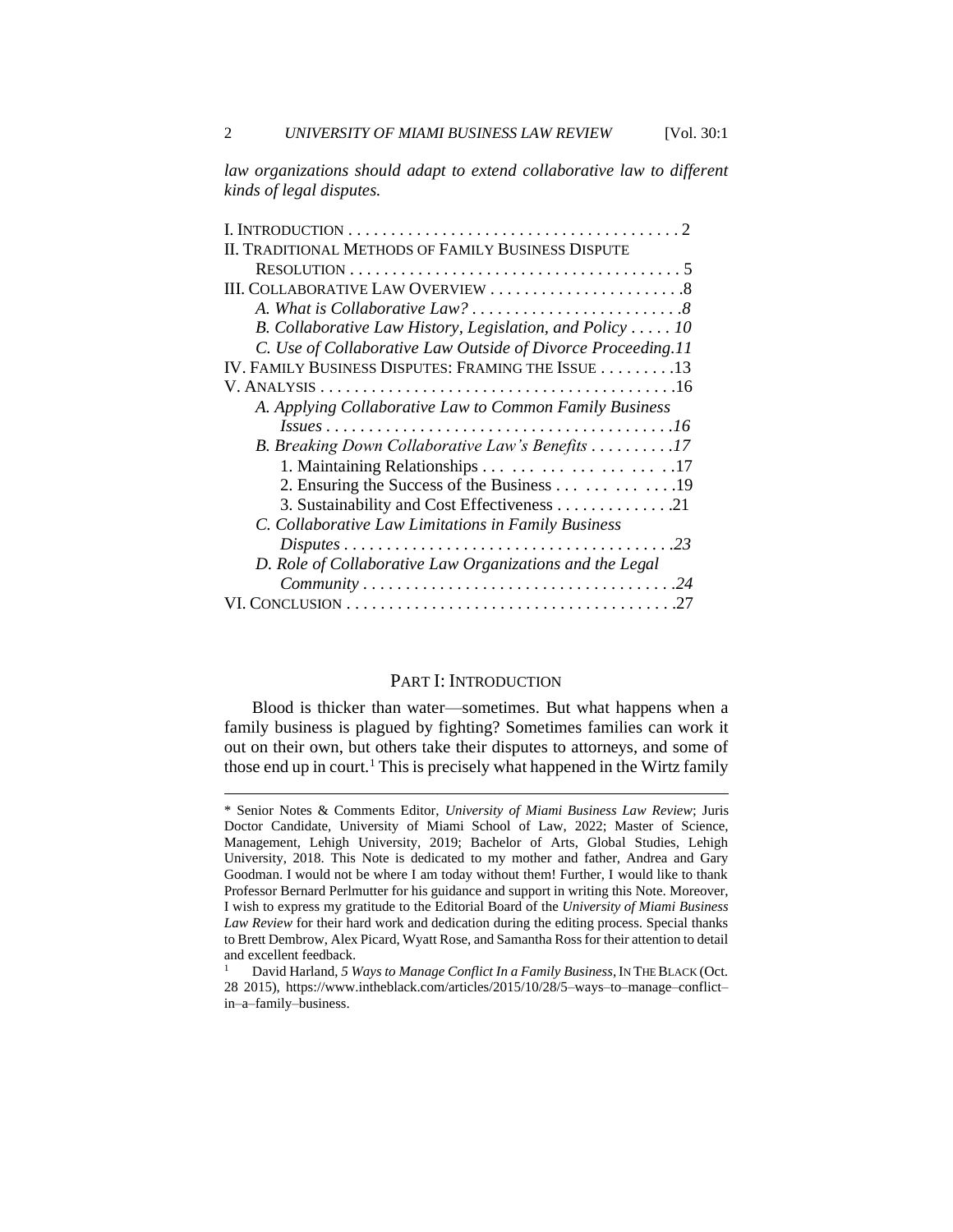business dispute in 2010.<sup>2</sup> The Wirtz family is one of Chicago's wealthiest, owning the hockey team the Chicago Blackhawks, half of its stadium, real estate, and a lucrative beer distributorship.<sup>3</sup> Upon the death of family patriarch Bill Wirtz, a dispute between brothers Rocky and Peter Wirtz spilled into court, as they battled over the beer distributorship worth millions of dollars.<sup>4</sup> The crux of the dispute was that Peter accused Rocky of withholding important financial information from family members, while trying to buy out his siblings' shares of the beer distributorship.<sup>5</sup> Rocky disputed this, arguing that financial information was not withheld and that it was in the distributorship's best interest for the shares to be controlled by one family member rather than by Peter, Rocky, and their three sisters.<sup>6</sup> To further complicate the matter, the parties disagreed as to whose plan would best honor their father's legacy and wishes.<sup>7</sup> The Wirtz's family business dispute, which involved business succession planning as well as strategy and vision issues, demonstrates the challenges families face in working and running a business together.<sup>8</sup>

A family business is defined as any business in which two or more family members are involved and the majority of ownership or control lies in the family shareholders.<sup>9</sup> As of 2019, there are 5.5 million family businesses in the United States.<sup>10</sup> Family–owned businesses contribute to fifty–seven percent of the GDP and employ sixty–three percent of the workforce.<sup>11</sup> Family firms are motivated by values that result in more than just profits. According to *Family Enterprise USA*, over ninety percent of family business owners believe that what distinguishes their business from non–family firms is a "long– term investment philosophy, commitment to employees and suppliers and contributions to their communities."<sup>12</sup> Despite that family businesses are so prominent in America today, many of such businesses fail to plan for the future,<sup>13</sup> which can be quite

<sup>2</sup> Jim Kirk, *Rift in the Wirtz Family Is Playing Out in Court*, N.Y.TIMES (Oct 23, 2010), https://www.nytimes.com/2010/10/24/us/24cncfamily.html?searchResultPosition=8.

<sup>3</sup> *Id.*

<sup>4</sup> *Id.* 5

*Id.* 6

*Id.* 7

*Id.*

<sup>8</sup> *See id.*

<sup>9</sup> *Family–Owned Businesses*, INC, https://www.inc.com/encyclopedia/family–owned– businesses.html (last visited November 18, 2020).

<sup>10</sup> Family Bus. Inst., *Family Firm Facts*, GRAND VALLEY STATE U., https://www.gvsu. edu/fobi/family–firm–facts–5.htm (last visited November 18, 2020).<br> $\frac{11}{11}$ 

 $\frac{11}{12}$  *Id.* 

 $\frac{12}{13}$  *Id.* 

<sup>13</sup> *Family Business Statistics*, STARTUPS ANONYMOUS, https://startupsanonymous.com /blog/family–business–statistics/ (last visited Jan 12, 2021).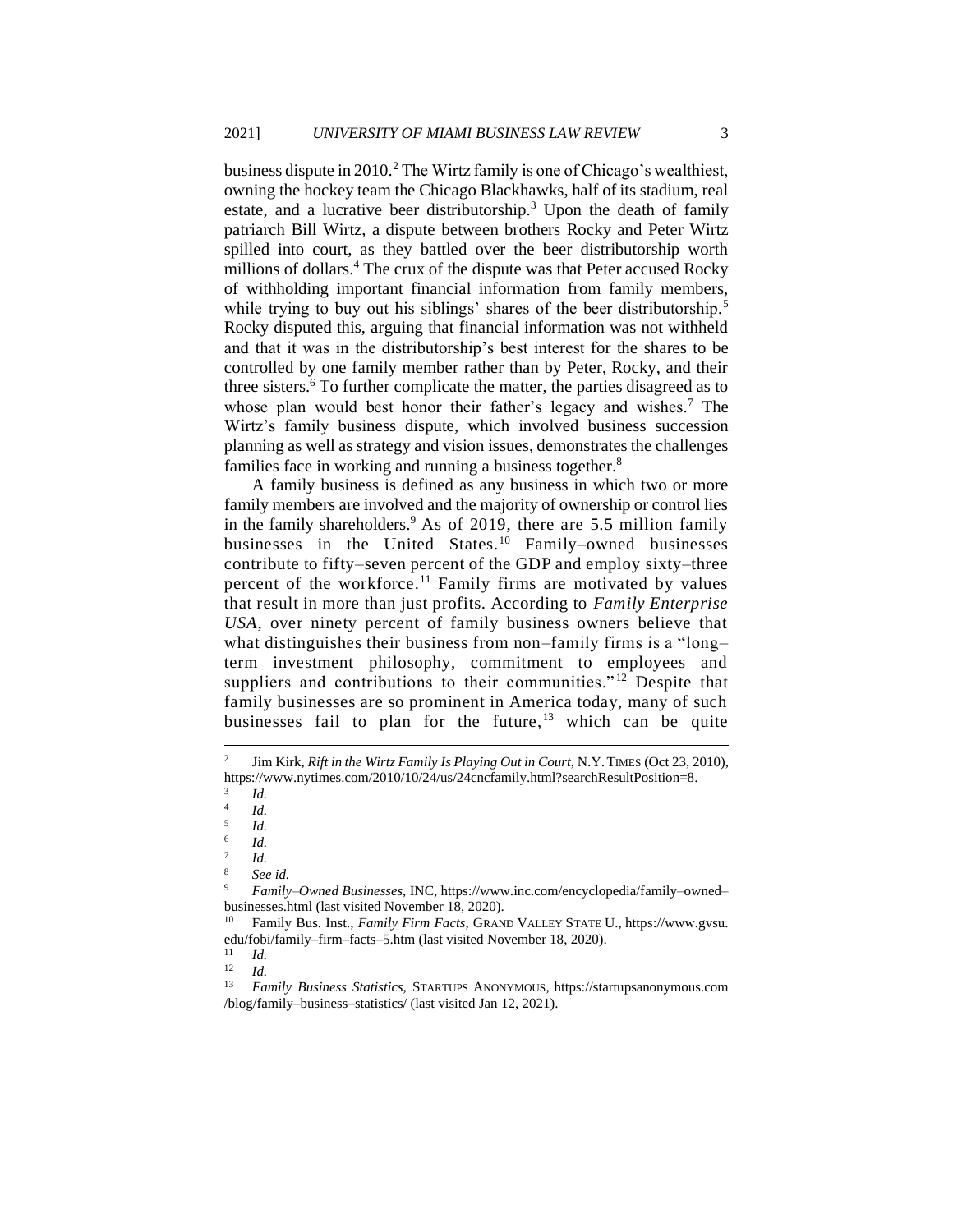problematic as the baby boomers age. Approximately forty–seven percent of family business owners are planning to retire soon, with less than half of those owners possessing a succession plan. <sup>14</sup> Perhaps even more striking is that seventy percent of family business owners intends to pass their businesses down to future generations, but this practice is successful only thirty percent of the time. <sup>15</sup> Only twelve percent of family businesses will make it to the third generation.<sup>16</sup>

Notwithstanding the grim statistics that plague the long–term viability of family businesses, particularly when it comes to planning for the future, family business founders make more than just a significant financial investment to build and maintain their businesses.<sup>17</sup> With each family business philosophy comes a huge emotional investment that derives from creating, building, maintaining, and growing the business. "Emotional ownership," an expression coined by Nigel Nicholson, "is a sense of closeness and belonging to the family business (attachment) and to what extent emotional ownership helps shape how family members' self–identities are tied to the family business (identification)."<sup>18</sup> This helps business owners feel or experience their ownership as more than a transaction and causes them to act in committed ways that translate into active stewardship of the entire business. Consequently, they care for their assets, translating into a flourishing business for the benefit of their family and the community.<sup>19</sup>

Unfortunately, other family members subsequently entering the business sometimes do not maintain the values of the original owner, which can explain the low rate of long–term success for family–owned businesses.<sup>20</sup> Coupled with the fact that many family business disputes often arise when personal matters simply creep into the boardroom,<sup>21</sup> emotional and financial investments can be wasted without a proactive solution to family business disputes. Furthermore, perhaps more than any other type of business, family–member shareholders prioritize maintaining relationships, as it is impracticable or impossible to simply cut off a family

 $\frac{14}{15}$  *Id.* 

 $\frac{15}{16}$  *Id.* 

 $\frac{16}{17}$  *Id.* 

Kent B. Rhodes, *Emotional Ownership*, FAM. BUS. CONSULTING GROUP (May 20, 2014), https://www.thefbcg.com/resource/emotional–ownership/.<br><sup>18</sup>  $I$ 

 $\frac{18}{19}$  *Id.* 

 $\frac{19}{20}$  *Id.* 

<sup>20</sup> *See Family Business Statistics*, *supra* note 13.

<sup>21</sup> Dennis T. Jaffe, *Dynamics, Emotional and Conflict in Family Businesses*, INT'L. INST. DIRS AND MANAGERS, https://www.iidmglobal.com/expert\_talk/expert–talk–categories/ managing–people/family\_relationships/id20570.html (last visited November 18, 2020).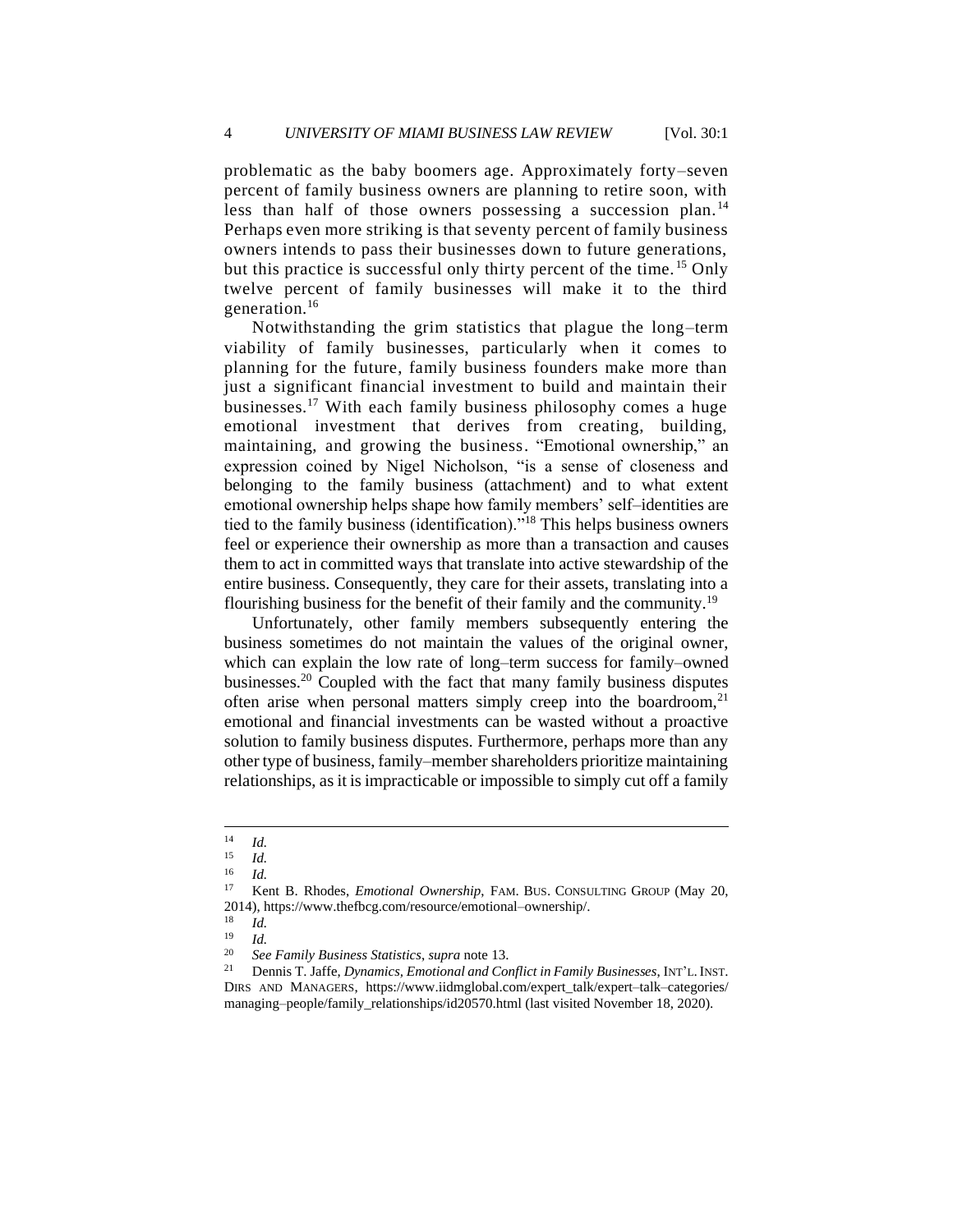member from one's life.<sup>22</sup> Because of the nuances involved in family business disputes and the focus on maintaining relationships, collaborative law, which promotes open communication, honesty, and peaceful settlement is an especially attractive but under–utilized way to resolve such disputes. Additionally, it is generally a cost–effective method of dispute resolution, something that is undoubtedly appealing to business owners.

Part II of this paper addresses the traditional modes of family business dispute resolution, including litigation and mediation. Part III discusses the collaborative law model, its traditional application in divorce proceedings, and its use across the country. Moreover, this part demonstrates that the application of the collaborative law model is a growing trend for resolving a variety of legal disputes. Part IV discusses types of family business issues that dominate the family business workplace. Part V will show how collaborative law should be extended to family business disputes and explain the benefits of using collaborative law over litigation and other forms of alternative dispute resolution ("ADR") such as mediation. Nevertheless, Part V will also highlight collaborative law's limitations and which types of disputes would not likely benefit from it. In addition, this part will explain how collaborative law can benefit non–family law attorneys' practices and how collaborative law institutes can foster the growth of the collaborative movement. Furthermore, it will explain how the legal community should adapt to promote forms of ADR, such as collaborative law. Finally, Part VI will summarize the benefits of using collaborative law in family business disputes and will explain the real–world benefits of promoting its use in family business disputes both for clients and attorneys.

## PART II: TRADITIONAL METHODS OF FAMILY BUSINESS DISPUTE **RESOLUTION**

Like any person or entity trying to resolve a dispute, family businesses frequently try to solve their issues internally before using attorneys and the legal process. This may involve the use of formal governance structures or family councils that vote and make decisions for the business.<sup>23</sup> Such formal decision–making structures provide a professional and open way to discuss the family business, while providing a controlled environment

<sup>22</sup> Bernard Kliska, *Using a Mediator for Family Business Disputes*, FAM. BUS. CONSULTING GROUP, https://www.thefbcg.com/resource/using–a–mediator–for–family– business–disputes/ (last visited Oct 22, 2020).

<sup>23</sup> *See* Harland, *supra* note 1.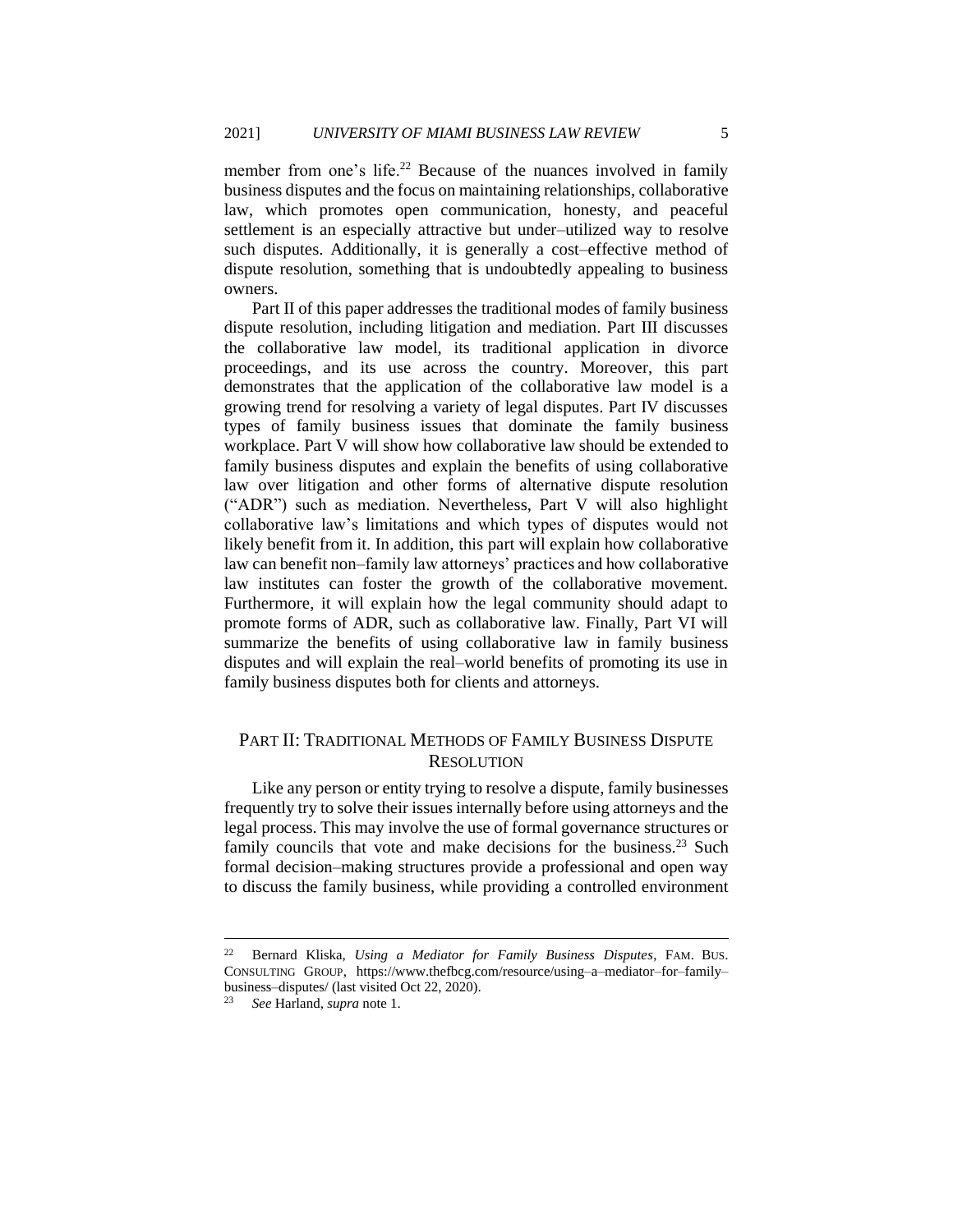that separates personal and professional lives. $24$  Also, practicing good communication skills and giving family members the time and space to discuss their concerns are effective ways to prevent and resolve disputes.<sup>25</sup> However, family business disputes sometimes become too large or contentious, and professionals, such as attorneys, are retained for the benefit of the business and the familial relationships.<sup>26</sup>

It does not take that much creativity to imagine how family business disputes are resolved through the legal process—the options are either litigation or some form of ADR. Litigation is not an optimal way to solve family business disputes as "one of the distinguishing features—and principal strengths—of family–owned businesses is the loyalty and commitment that arises out of the family relationships."<sup>27</sup> It is often difficult to maintain such important relationships through the adversarial litigation process.<sup>28</sup> Even if the litigation is effective for the legal dispute at issue, litigation often makes parties uneasy, and tensions are far from diminished when the litigation is over.<sup>29</sup> Additionally, litigators' billable hour requirements may be cost–prohibitive for many family–owned businesses.<sup>30</sup> Because of the high levels of emotional energy involved in family business disputes, hours can be spent fighting during the litigation process, leading to high costs for businesses.<sup>31</sup> Furthermore, family business disputes are different from other types of family law disputes such as dissolution of marriage. $32$  In divorce, parties can cite general terms (e.g. irreconcilable differences) in the pleadings, without airing out the couple's dirty laundry.<sup>33</sup> In family business disputes, the pleadings must be more specific, and it usually does not sit well with families to lay out all of the drama for the world to see.<sup>34</sup> Because of this, methods of ADR are preferable, particularly for those businesses that are cost–conscious and/or are likely to receive media attention.<sup>35</sup>

 $\frac{28}{29}$  *Id.* 

<sup>&</sup>lt;sup>24</sup> *See id.* <sup>25</sup> *Id.* 

 $rac{25}{26}$  *Id.* 

 $\frac{26}{27}$  *See id.* 

<sup>27</sup> Steve Swartz, *Family Business Litigation: The Remedy Can be Worse than the Malady*, 61 APR BENCH & B. MINN. 40 (2004).

 $\frac{29}{30}$  *See id.* 

<sup>30</sup> *See* John Messervey, *In Praise of Mediation and the Perils of Litigation*, PRIV. FAM. ADVISOR, https://www.privatefamilyadvisor.com/resources/defense–mediation– absurdity–family–business–litigation/ (last visited November 18, 2020).<br> $31 \qquad$ See id

 $\frac{31}{32}$  *See id.* 

 $rac{32}{33}$  Swartz, *supra* note 27.

 $\frac{33}{34}$  *Id.* 

 $rac{34}{35}$  *Id.* 

<sup>35</sup> *See id.*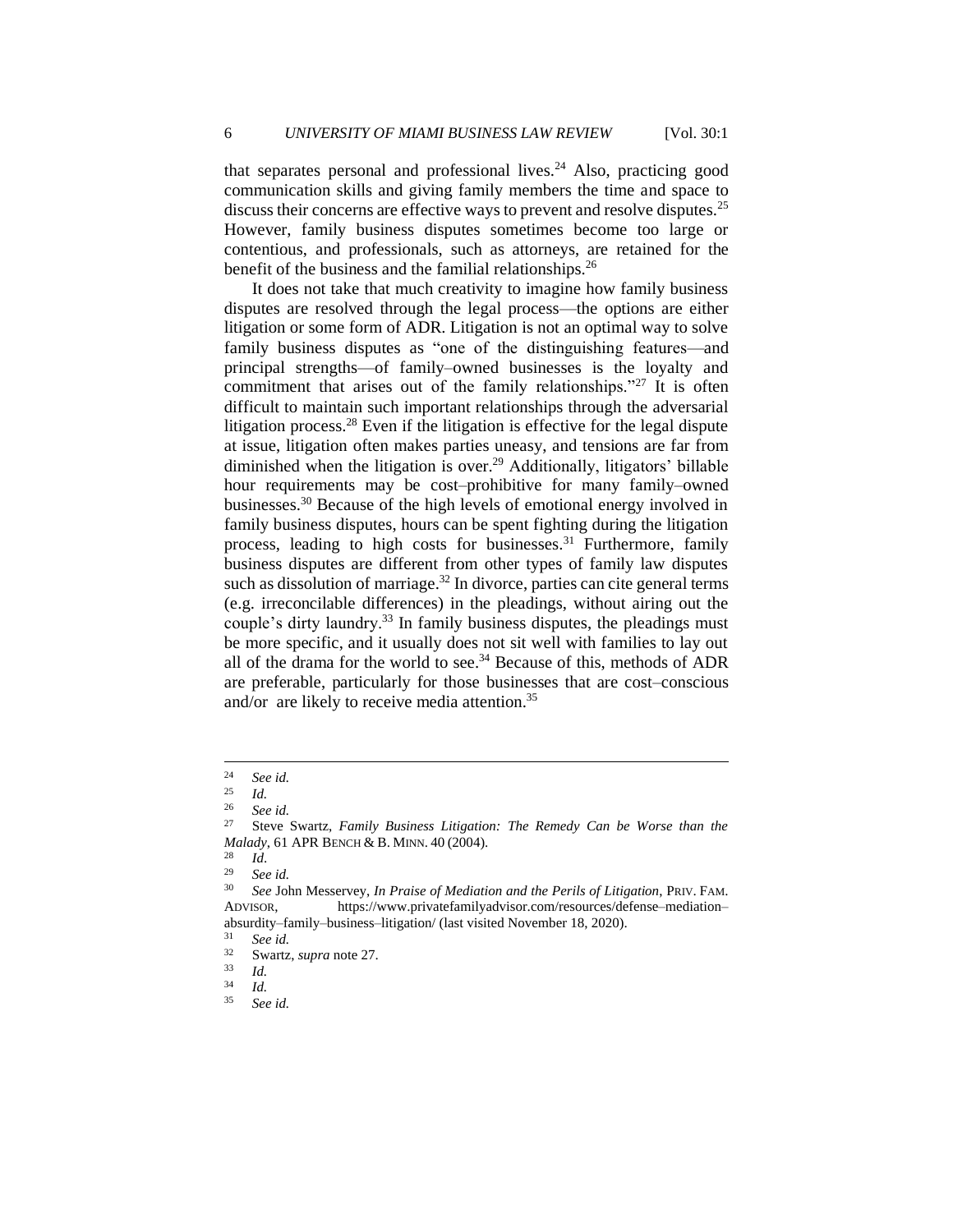Due to the sensitive nature of family business disputes, business often turn to mediation, either as an alternative to litigation or after litigation has failed.<sup>36</sup> A mediator is a neutral outsider who works with the parties to craft a solution that works for everyone.<sup>37</sup> Mediators can be legal professionals or others outside of the legal profession.<sup>38</sup> Mediation is important in family business disputes because there is a focus on preserving relationships, which is a necessity between adverse parties who are related to each other.<sup>39</sup> Also, this method is relatively inexpensive when compared to litigation.<sup>40</sup> This is partly due to the fact that a mediation can take hours or days to complete, while the litigation process could take months or years.<sup>41</sup> Furthermore, mediation is often utilized in family disputes due to the confidential nature of the mediation process. $42$ Particularly appealing for high–profile families, mediation can help protect a family's privacy, compared to lawsuits, where facts of the case are available as public records and subject to media attention and scrutiny.<sup>43</sup>

A successful mediation requires an active collaboration among the parties, the attorneys, and the mediator.<sup>44</sup> Parties should be open and honest about their goals in the mediation and should clearly set out their roles in the family business.<sup>45</sup> At times, "a written document, made part of the engagement documentation, that sets forth the process and the role of each participant, can . . . reduce the adversarial atmosphere normally surrounding litigation, and focus [the parties] on a collaborative effort to find win/win solutions."<sup>46</sup> Some mediators borrow models from therapy and counseling to deal with the emotional aspect that comes with family business disputes to deal with a client's particular problem.<sup>47</sup> They meticulously gather facts to understand a client's story so that they can find a sustainable solution to a client's problem.<sup>48</sup>

 $rac{36}{37}$  *Id.* 

<sup>37</sup> Kliska, *supra* note 22.

 $rac{38}{39}$  *Id.* 

 $\frac{39}{40}$  *Id.* 

 $\frac{40}{41}$  *Id.* 

<sup>41</sup> Jim Schonrock et al., *The Advantages of Mediation Cases Over Traditional Lawsuits*, FINDLAW, https://www.findlaw.com/adr/mediation/the-advantages-of-mediation-casesover-traditional-lawsuits.html (last updated June 20, 2016).

 $\frac{42}{43}$  *Id.* 

See generally id. (explaining that court cases are public unlike mediated matters, which are typically confidential).

 $\frac{44}{45}$  Swartz, *supra* note 27.

 $\frac{45}{46}$  *Id.* 

 $\frac{46}{47}$  *Id.* 

<sup>47</sup> Steven H. Hobbs & Fay Wilson Hobbs, *Family Business and the Business of Families: A Consideration of the Role of the Lawyer*, 4 TEX. WESLEYAN L. REV. 153, 160 (1998).

See id.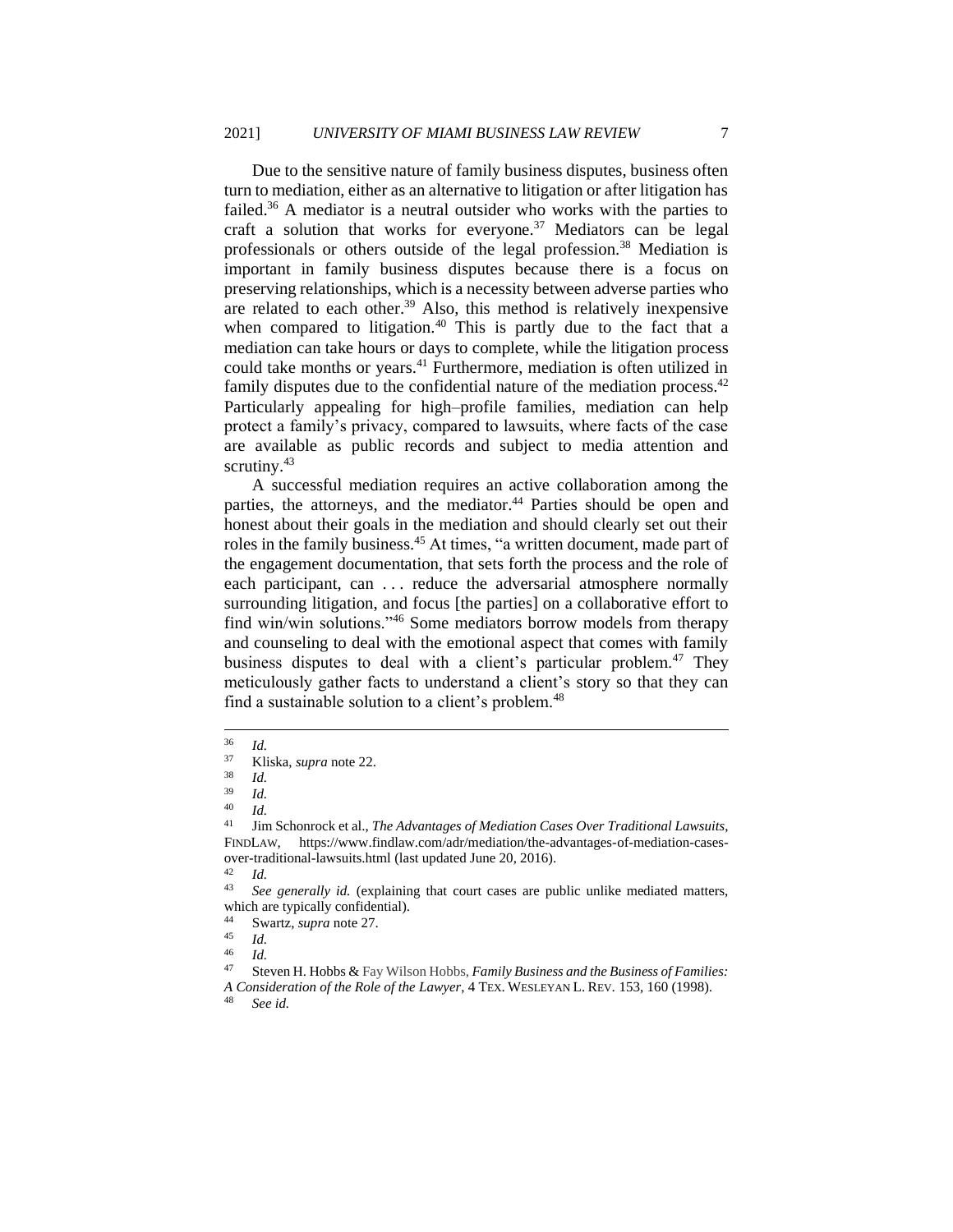While mediation poses an attractive alternative to litigation, it does not come without its drawbacks. For example, if one party is particularly difficult and refuses to cooperate, the parties may need to resort to litigation.<sup>49</sup> Further, a court may eventually get involved to enforce a mediation agreement if a party is dissatisfied with the outcome of it and is non–compliant.<sup>50</sup> Additionally, if the mediation involves lawyers, parties often have to work with opposing counsel,<sup>51</sup> which can be unsettling to some. Mediation's focus on the legal dispute at hand rather than on potential interpersonal issues that cause disputes can sometimes leave one party, typically the less assertive one, unhappy, particularly if their attorney is ineffective.<sup>52</sup> Another form of ADR, namely, collaborative law, can overcome many of these drawbacks.

### PART III: COLLABORATIVE LAW OVERVIEW

#### *A. What is Collaborative Law?*

Collaborative Law (also referred to as "collaborative practice") is a relatively new form of ADR, which arose in the family law (divorce) field, where each side retains their own lawyer to help them negotiate a resolution to their legal (traditionally marital) dispute.<sup>53</sup> Parties are not allowed to go to court with their collaborative law counsel.<sup>54</sup> If parties decide to go to court, their lawyers' representation is terminated.<sup>55</sup> Other terms in the collaborative divorce process include disclosing documents, sharing financial or therapeutic experts, and fostering a win–win solution.<sup>56</sup> These terms are outlined in a participation agreement.<sup>57</sup> Furthermore, the collaborative process focuses on outlining and defining each party's goals and expectations.<sup>58</sup> Parties have the opportunity to hear

<sup>49</sup> Jim Schonrock et al., *Pros and Cons for Use of Mediation to Resolve Disputes*, FINDLAW, https://corporate.findlaw.com/business–operations/pros–and–cons–for–use– of–mediation–to–resolve–disputes.html (last updated Nov. 16, 2017).

 $\begin{array}{cc} 50 & Id. \\ 51 & Li. \end{array}$ 

 $\frac{51}{52}$  *Id.* 

<sup>52</sup> *See* Jim Schonrock et al, *What are the Disadvantages of Mediation*, FINDLAW, https://www.findlaw.com/adr/mediation/what–are–the–disadvantages–of–mediation.html (last updated June 20, 2016).

<sup>53</sup> Mary Beulier, *What is Collaborative Law*?, MEDIATE, https://www.mediate.com /articles/beaulier1.cfm (last visited Oct. 22 2020).

 $\frac{54}{55}$  *Id.* 

 $\begin{array}{cc} 55 & Id. \\ 56 & Id. \end{array}$ 

 $rac{56}{57}$  *Id.* 

<sup>57</sup> *See id.*

<sup>58</sup> *The Collaborative Process*, GLOB. COLLABORATIVE L. COUNCIL, https:// globalcollaborativelaw.com/the–collaborative–process/ (last visited Dec. 22, 2020).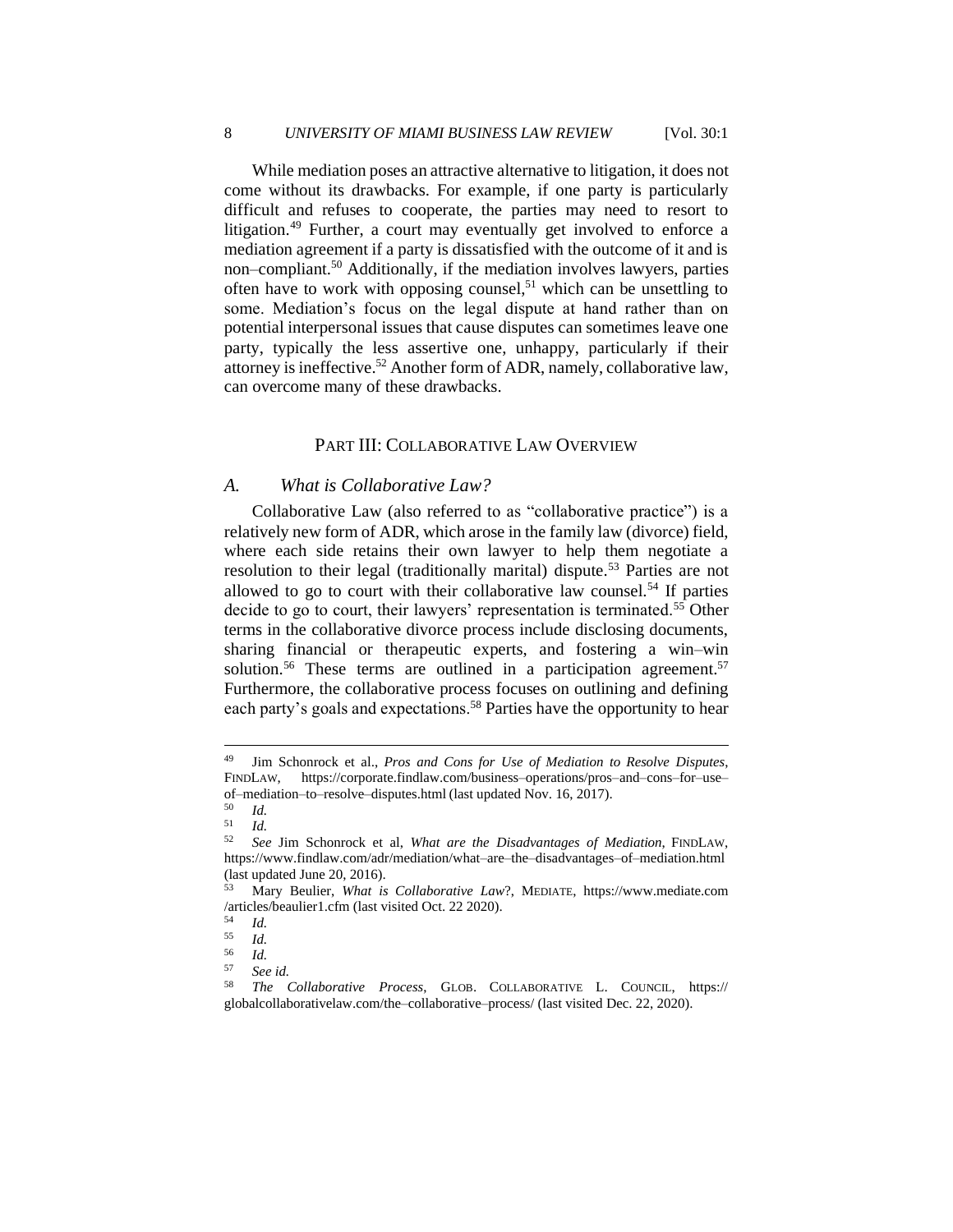the opposing party's complaints firsthand, as opposed to through that party's counsel or written pleadings.<sup>59</sup> While some of this may seem similar to mediation, it should be noted that in mediation, each side retains their own experts to show why their side should "prevail."<sup>60</sup> In the collaborative law process, experts are shared to help foster that win–win solution.<sup>61</sup> Although some disputes are resolved without the use of experts and employ a lawyer–only collaborative practice, $62$  the interdisciplinary nature of collaborative law is the heart of this ADR method, where shared experts often include therapists, financial specialists, and child specialists.<sup>63</sup> Furthermore, parties must exercise good faith efforts to settle the dispute.<sup>64</sup> They must disclose relevant facts and materials.<sup>65</sup> Collaborative law aims to create shared solutions that highlight everyone's priorities.<sup>66</sup>

Like mediation, collaborative law is an ADR process, but there are some key differences between the two practices. $67$  Obvious differences include mediation's lack of a mandatory participation agreement with the disqualification clause and the use of collaborative lawyers and other professionals to drive the process. Additionally, collaborative law is a more client–driven process, where the clients are vital in working together to shape the outcome.<sup>68</sup> Comparatively, a successful mediation is driven by the mediator, whose role it is to shape the outcome.<sup>69</sup> Moreover, because the clients drive the collaborative process, little time is spent with professionals meeting with each party privately and going back and forth to finally come to a resolution.<sup>70</sup> This is a common practice in mediation.<sup>71</sup> The environment of the collaborative process has been described as an "open–sourced laboratory," where individuals can build off of others' ideas and suggestions.<sup>72</sup>

 $\frac{59}{60}$  *Id.* 

<sup>60</sup> *See* Beulier, *supra* note 53.

 $\frac{61}{62}$  *Id.* 

What is Collaborative Law?, KEEP OUT OF COURT, https://www.keepoutofcourt.com/ what–is–collaborative–law/ (last visited Oct 22, 2020).

 $\frac{63}{64}$  *Id.* 

<sup>64</sup> *What is Collaborative Practice?*, INT'L. ACAD. COLLABORATIVE PROS.,, https:// www.collaborativepractice.com/what–collaborative–practice (last visited Oct. 22, 2020).

 $\begin{array}{cc} 65 & Id. \\ 66 & Id. \end{array}$ 

 $\frac{66}{67}$  *Id.* 

<sup>67</sup> *See* Michael A. Zeytoonian, *Collaborative Law in Civil Law*, COLLABORATIVE L.: PRAC. AND PROC. (2014).

 $\frac{68}{69}$  *Id.* § 12.12.

 $\frac{69}{70}$  *Id.* 

 $\frac{70}{71}$  *Id.* 

 $\frac{71}{72}$  *Id.*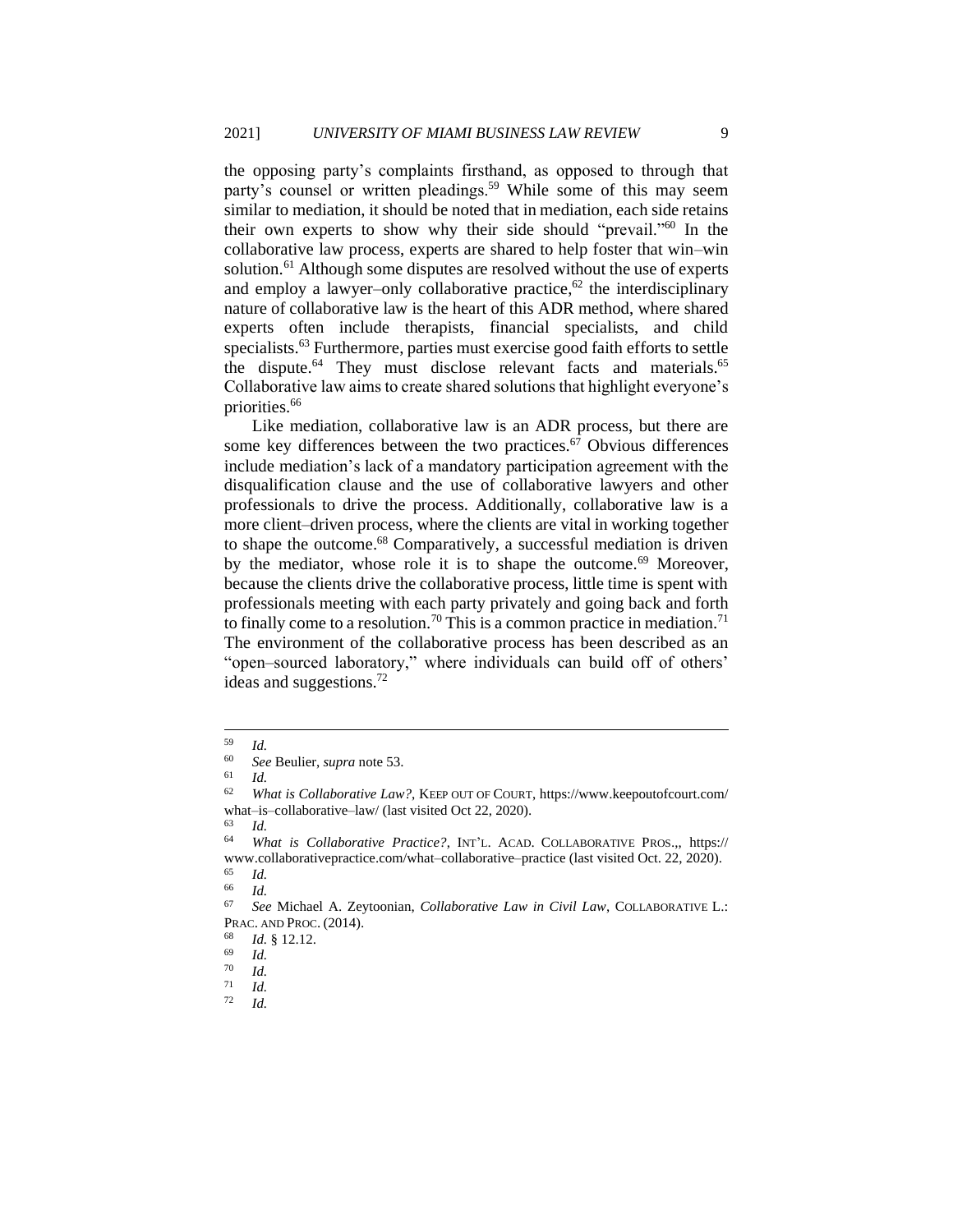#### *B. Collaborative Law History, Legislation, and Policy*

"Once something of a grassroots movement," collaborative law is a growing form of ADR with an interesting developmental and legislative history.<sup>73</sup> The initial impetus for collaborative divorce is accredited to a Minneapolis family law attorney Stuart Webb, who wanted to see his divorcing clients cooperate with their former partners.<sup>74</sup> With this in mind, he started contracting with clients and their spouses' attorneys to settle cases outside of court "with the understanding that if the settlement efforts failed, the attorneys would withdraw and permit more litigious attorneys to take over."<sup>75</sup> During this practice, the collaborative divorce movement was born, as other attorneys started embracing Webb's ideas.<sup>76</sup>

 Today, the collaborative family law movement is complete with professional associations such as the International Academy of Collaborative Professionals ("IACP").<sup>77</sup> The American Bar Association ("ABA") and individual state groups also have committees that have endorsed collaborative law.<sup>78</sup> Moreover, many legislatures and courts have embraced collaborative divorce.<sup>79</sup> In 2001, Texas became the first state to endorse collaborative divorce through legislation.<sup>80</sup> Importantly, in 2007, members of the Uniform Law Commission ("Commission") drafted the Uniform Collaborative Law Act ("UCLA"), which regulates the collaborative law process, including the participation agreement, attorney disqualification, and standards of professional responsibility.<sup>81</sup> The Commission unanimously voted to approve the UCLA in 2009.<sup>82</sup> In 2010, the Commission submitted the UCLA to the ABA, where some small modifications were made before it was finally introduced to state legislatures.<sup>83</sup> Many states have enacted the UCLA.<sup>84</sup> Other states, such as Florida, have developed their own collaborative divorce statutes.<sup>85</sup>

 $\frac{79}{80}$  *Id.* 

 $\frac{80}{81}$  *Id.* <sup>81</sup> *See id.*; *see generally* Uniform Collaborative Law Act (2010).

 $\frac{83}{84}$  *Id.*  $\frac{84}{85}$  *Id.* 

<sup>73</sup> Luke Salava, *Collaborative Divorce: The Unexpectedly Underwhelming Advance of a Promising Solution in Marriage Dissolution*, 48 FAM. L.Q. 179, 184–85 (2014).

 $\frac{74}{75}$  *Id.* at 184.

*Id.* 

 $rac{76}{77}$  *Id.* 

 $\frac{77}{78}$  *Id.* at 185.

 $\frac{78}{79}$  *Id.* 

<sup>82</sup> *History of the Development of the Uniform Collaborative Law Act/Rules*, GLOB. COLLABORATIVE L. COUNCIL, https://globalcollaborativelaw.com/history–of–the– development–of–the–uniform–collaborative–law–act–rules/ (last visited Dec. 22, 2020).

<sup>85</sup> Salava, *supra* note 73, at 185; Fla. Stat. §§ 61.55–58 (2020).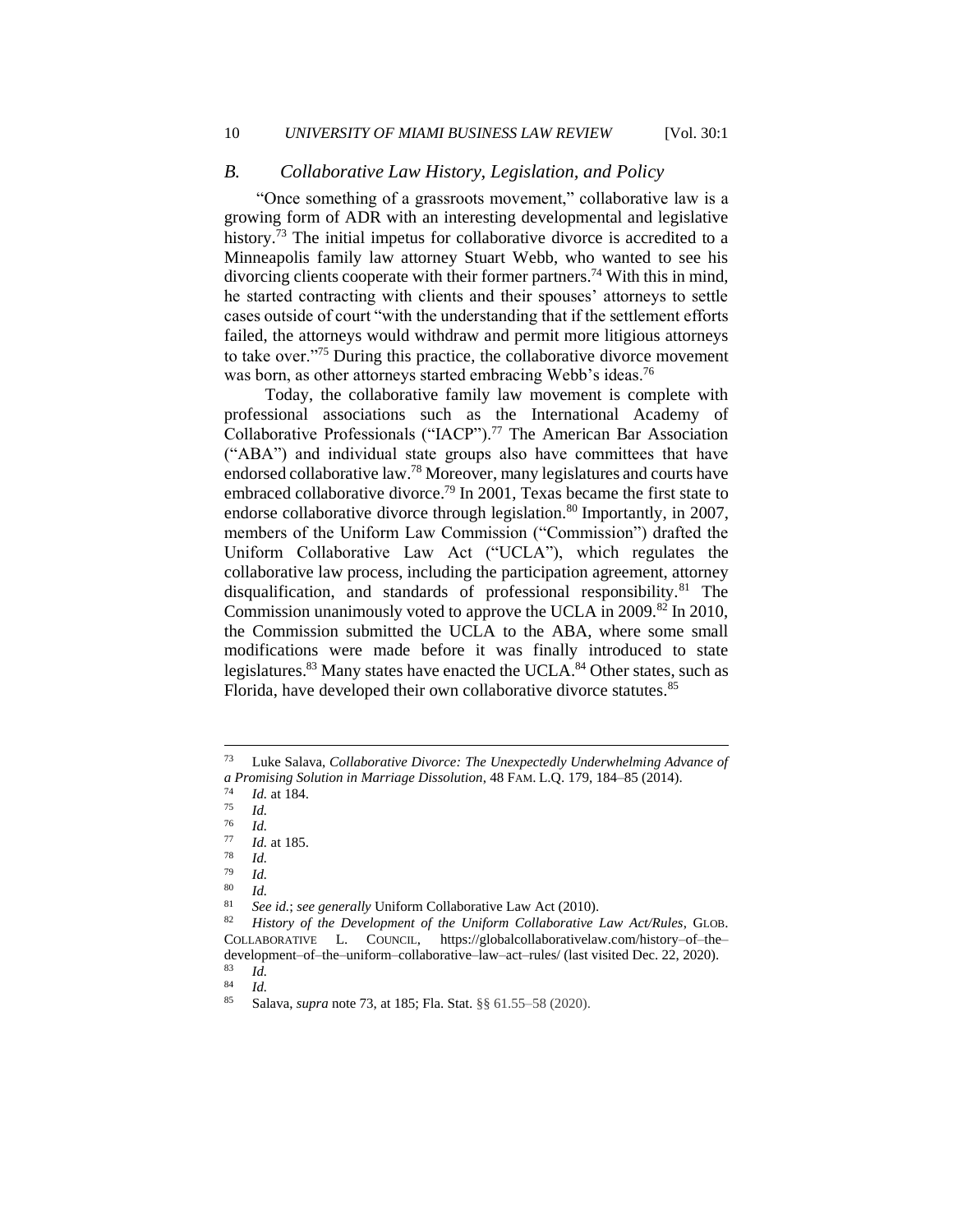To become a collaborative family law attorney, one usually goes through a process of certification or training.<sup>86</sup> Although there is no *per se* rule that one must be certified, many collaborative attorneys do go through a training process or complete courses on collaborative law.<sup>87</sup> Such training and courses are given through the IACP or various states' collaborative law associations.<sup>88</sup> Additionally, these organizations regularly host continuing legal education events and networking opportunities for collaborative lawyers. As collaborative law includes the use of other experts, therapists and financial professionals are usually part of the collaborative law organizations to promote shared ideas and new perspectives.<sup>89</sup>

#### *C. Uses of Collaborative Law Outside of Divorce Proceedings*

Collaborative law has mostly been used in traditional family law settings. In a study conducted by Dr. Paola Cecchi–Dimeglio and Peter Kamminga, respondents stated that "86.7% reported that family law is the primary use of collaborative law in their country."<sup>90</sup> However, collaborative law has also been used, albeit not widely so, in areas such as labor relations, real estate, tort law, insurance law, and financial disputes.<sup>91</sup> Collaborative practice used in these types of situations is sometimes referred to as civil collaborative law.<sup>92</sup> Moreover, collaborative practice organizations have recognized that collaborative law is fitting to solve business disputes. For example, the Global Collaborative Law Council has stated that "there are many relationships between individuals and business entities that could and should be preserved by the collaborative process."<sup>93</sup> It also stated that construction, commercial, merger and acquisition, and real property law could benefit from the collaborative process.<sup>94</sup> Further,

<sup>86</sup> *See* INT'L. ACAD. COLLABORATIVE PROS., https://www.collaborativepractice.com/ sites/default/files/CP–KnowledgeKit.pdf (last visited Nov. 19, 2020).

 $rac{87}{88}$  *Id.* 

<sup>88</sup> *See* COLLABORATIVE FAM. L. PROS. S. FLA., https://collaborativefamilylawfl.com/ join/ (last visited Nov. 19, 2020).

 $\frac{89}{90}$  *Id.* 

<sup>90</sup> Alexandra Zylstra, *Collaborative Law and Business Disputes: A Marriage of Equals?*, 17 ATLANTIC L.J. 1, 27 (2015) (citing Dr. Paola Cecchi–Dimeglio & Peter Kamminga, *[The](https://1.next.westlaw.com/Link/Document/FullText?findType=Y&serNum=0406725734&pubNum=0100319&originatingDoc=Ieec25396c0d811e698dc8b09b4f043e0&refType=LR&fi=co_pp_sp_100319_217&originationContext=document&transitionType=DocumentItem&contextData=(sc.Search)#co_pp_sp_100319_217) Changes in Legal [Infrastructure:](https://1.next.westlaw.com/Link/Document/FullText?findType=Y&serNum=0406725734&pubNum=0100319&originatingDoc=Ieec25396c0d811e698dc8b09b4f043e0&refType=LR&fi=co_pp_sp_100319_217&originationContext=document&transitionType=DocumentItem&contextData=(sc.Search)#co_pp_sp_100319_217) Empirical Analysis of the Status and Dynamics Influencing the Development of [Collaborative](https://1.next.westlaw.com/Link/Document/FullText?findType=Y&serNum=0406725734&pubNum=0100319&originatingDoc=Ieec25396c0d811e698dc8b09b4f043e0&refType=LR&fi=co_pp_sp_100319_217&originationContext=document&transitionType=DocumentItem&contextData=(sc.Search)#co_pp_sp_100319_217) Law Around the World*, 38 J. LEGAL PROF.  $191, 217 (2014)$ .

 $\frac{91}{92}$  *Id.* 

<sup>92</sup> J. Herbie DiFonzo, *A Vision for Collaborative Practice*: *The Final Report of the Hofstra Collaborative Law Conference*, 38 HOFSTRA L. REV. 569, 600 (2009)*.*

<sup>93</sup> *History and Philosophy*, GLOB. COLLABORATIVE L. COUNCIL, https:// globalcollaborativelaw.com/history–and–philosophy/ (last visited Dec. 22, 2020). <sup>94</sup> *Id.*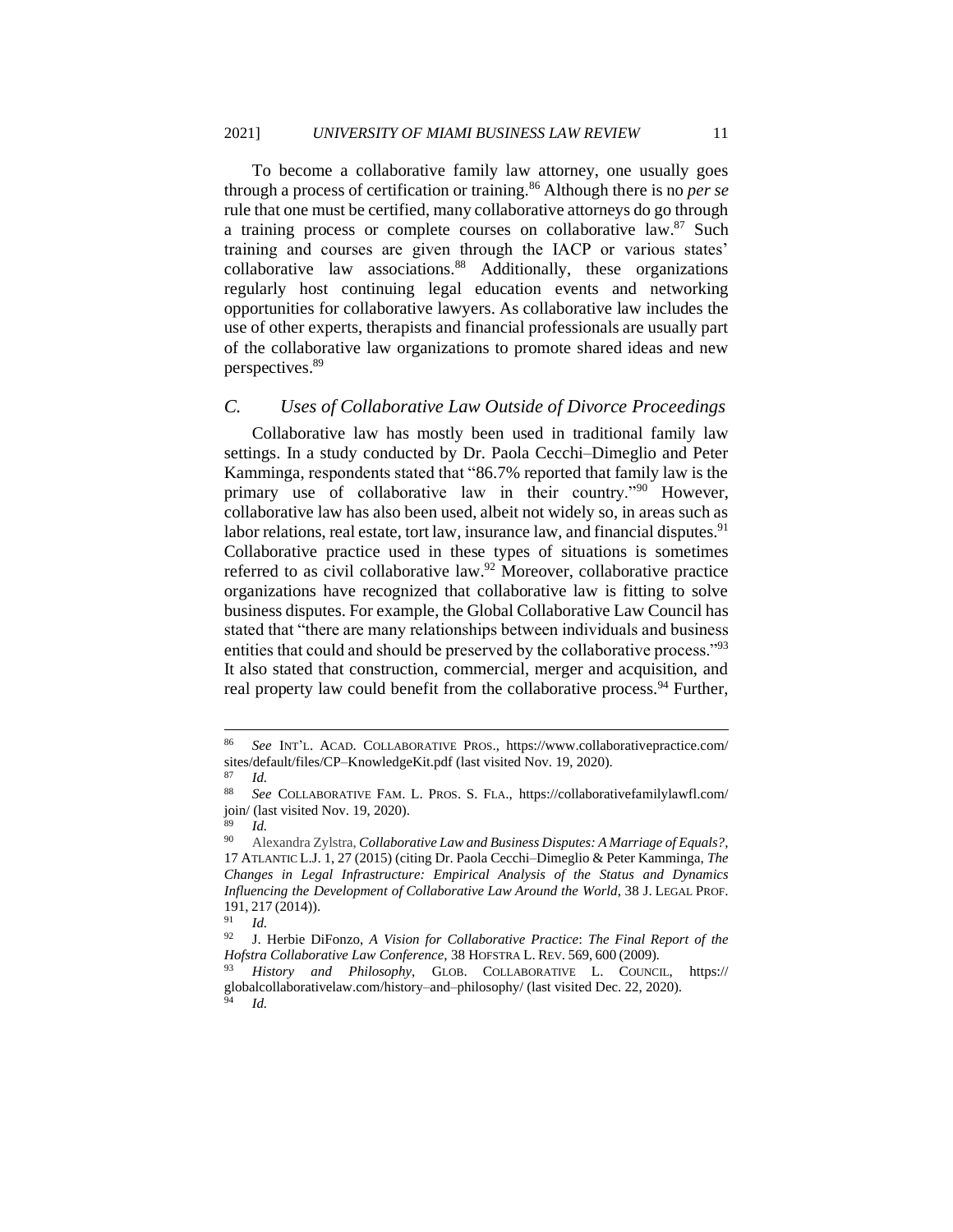collaborative law could apply to many business disputes because there is a focus on common interests and a desire for private dispute resolution.<sup>95</sup> These desires are only heightened in family business disputes, as there is more of a focus on preserving relationships for the sake of the family, including for the best interests of any children of family business shareholders, who may be emotionally harmed by the disputes among their relatives. Just as collaborative law has seamlessly been extended to other areas of law outside of the family law context, collaborative law would be an ideal way to solve family business disputes.

Although collaborative practice has proven to be an effective method of dispute resolution, the practice has not been widely utilized outside of the divorce context.<sup>96</sup> Despite that collaborative practice is cost efficient<sup>97</sup> and would likely save businesses money if employed, some aspects of the collaborative process have caused business professionals to hesitate to use it.<sup>98</sup> For example, some professionals do not like the disqualification provision of the participation agreement,<sup>99</sup> which would require parties to discharge counsel if a party decides to litigate. This can be more worrisome when businesses have in–house counsel or a standing relationship with attorneys who regularly represent them.<sup>100</sup> However, business people should consider that collaborative proceedings do not often fail, and they are even less likely to fail when they utilize counsel with whom they are familiar.<sup>101</sup> Moreover, the failure of a collaborative proceeding with the use of such familiar counsel would not preclude the use of those counsel for unrelated future proceedings.<sup>102</sup> People tend to trust the collaborative process more when they have a certain familiarity with the other party. $103$  Collaborative law works so well in divorce cases partly because the parties know each other well and are often able to predict the other's next move.<sup>104</sup> Business people who are unfamiliar with the opposing party are not likely to employ collaborative law out of fear that the other side will not approve of counsel and will quickly give up on the process, wasting time and resources.<sup>105</sup> Therefore, civil collaborative

 $104$  *See id.*<br> $105$  *See id.* 

See id.

<sup>95</sup> *See* Zylstra, *supra* note 90, at 6.

<sup>96</sup> *See* DiFonzo, *supra* note 92.

 $\frac{97}{98}$  *Id.* at 602.

<sup>98</sup> *See i..*

 $\frac{99}{100}$  *Id.* at 602–03.

 $\frac{100}{101}$  *Id.* at 603.

 $\frac{101}{102}$  *Id.* 

 $\frac{102}{103}$  *Id.* 

<sup>103</sup> David A. Hoffman, *Collaborative Law in the World of Business*, 6 COLLABORATIVE REV. (2003) *reprinted in* MOTSAY AND LAY, http://www.motsayandlay.com/articles/ CL\_in\_the\_World\_of\_Business.pdf (last visited Feb. 25, 2021).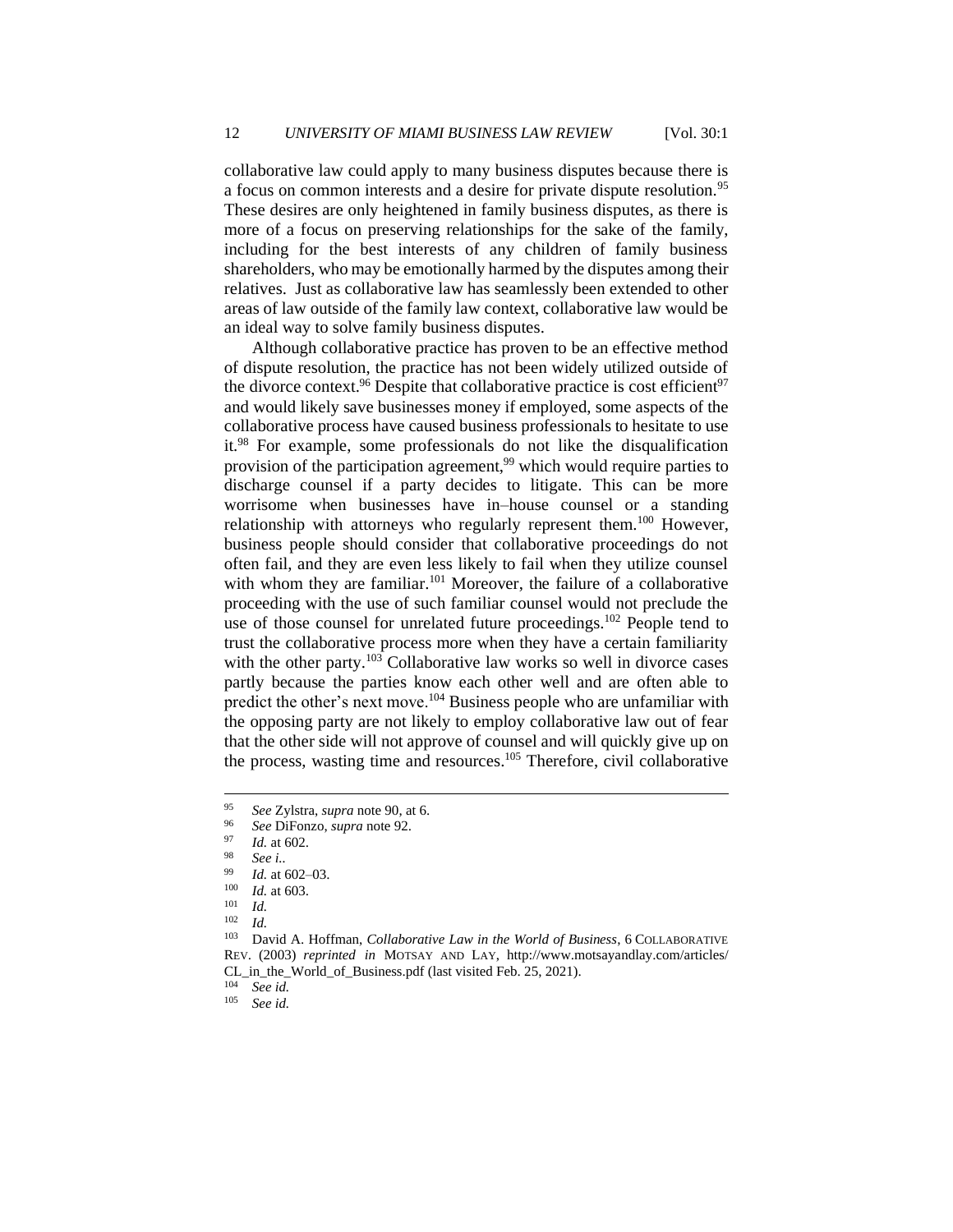law would work best in situations where the parties have a certain comfort level with each other (even if they do not get along) and have shared interests.

#### PART IV: FAMILY BUSINESS DISPUTES: FRAMING THE ISSUE

Businesses can thrive or fail based on the relationships that board members, shareholders, and partners share. While many may start family businesses based on some romanticized fantasy of working with those whom they love most, sometimes familial relationships sour, jeopardizing the success of the family business. Common family business disputes include rivalries between founder–fathers and successor sons, sibling dramas, and cousins who are incompatible work wise.<sup>106</sup> Other times, less traditional family business settings include those with family ties that are difficult to define.<sup>107</sup> For example, it may be difficult for surviving spouses, "who share no connection other than the sibling bond of their deceased partners" to work together, lacking the shared vision of their respective spouses.<sup>108</sup>

Moreover, family business disputes often come about when the founder has since passed on, and in a "final act of generosity," a father divvies up company shares among children and/or grandchildren.<sup>109</sup> When this happens, the business's needs can be tossed aside as family members fight for wealth and control.<sup>110</sup> This was precisely what happened with the Wirtz brothers' family dispute over the beer distributorship.<sup>111</sup> Common themes arising in family business disputes include separating business from personal disputes; generational disputes between experienced and established family members and their offspring, who want to bring fresh ideas to the boardroom; and pressure from family members to succeed and grow the company, as well as pressure to stay in the business even when a

<sup>106</sup> *See* Harry Levinson, *Conflicts that Plague Family Businesses*, 49 HARV. BUS. REV. 90 (1971); Margot Keller, *Resolving Family Business Disputes*, WASH.ARB. & MEDIATION SERV. (Jan 1. 2010) https://usamwa.com/2010/01/01/resolving–family–business– disputes/.

<sup>&</sup>lt;sup>107</sup> Benjamin Means, *The Contractual Foundation of Family Business Law*, 75 OHIO ST. L.J. 675, 690 (2014).<br> $^{108}$  Ld

 $\frac{108}{109}$  *Id.* 

Leon Danco, *Greed and Animosity in the Second–Generation*, FAM. BUS. MAG., https://www.familybusinessmagazine.com/greed–and–animosity–second–generation–0 (last visited Jan. 2, 2021).

<sup>110</sup> *Id.*

<sup>111</sup> Kirk, *supra* note 2.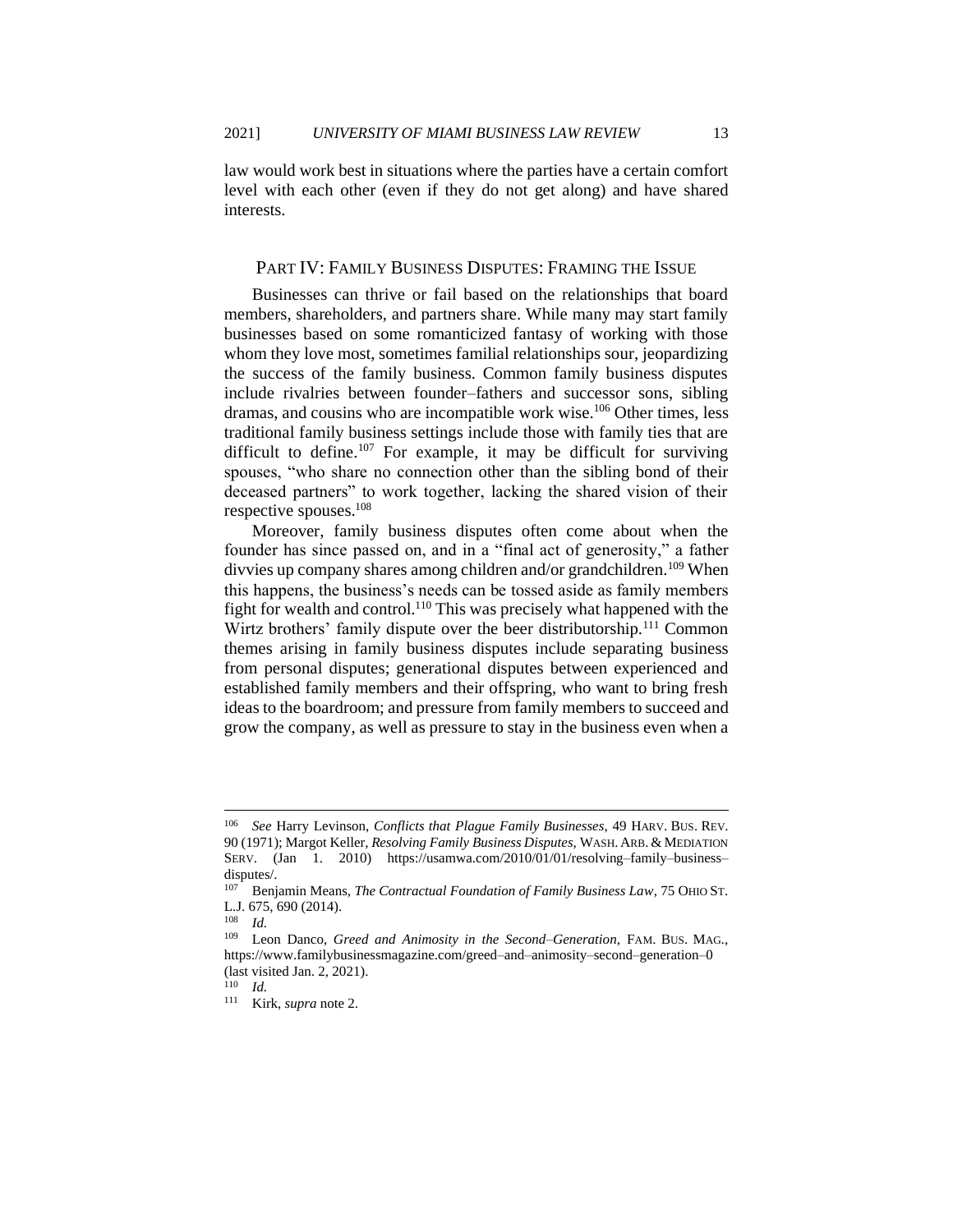family member wants to pursue another life path. $112$  Additionally, one should not discount the accusations of nepotism by non–family members and resentment that non–family member professionals feel when an inexperienced family member is selected for a position for which the non– family member is more qualified.<sup>113</sup> Furthermore, family businesses often have an informal company culture<sup> $114$ </sup> due to inherent trust between family members, who may have at one point thought that another family member would never wrong them. This informal culture sometimes leads to a lack of documentation, causing misunderstanding between family members.<sup>115</sup>

While types of family disputes are endless, *Forbes* notes three common issues that family businesses face.<sup>116</sup> First, entitlement often plagues family businesses.<sup>117</sup> In the family business scenario, later In the family business scenario, later generations feel "entitled" to the benefits and control of the business that an older family member once created.<sup>118</sup> In the eyes of the business's founder, children, grandchildren, nieces, and nephews often want something (control of the business) for nothing, or at least relatively little work.<sup>119</sup> This entitlement is only exacerbated when family members already have a competitive or even animus relationship.<sup>120</sup> Some of these family members, unfortunately, do not have an aptitude for business.<sup>121</sup> This leaves more talented family members (usually one stand–out individual) to pull the weight, which can cause resentment as family members who contribute less continue to reap the benefits of their ownership.<sup>122</sup> Founders or older generations still naively hope, however, that the new generations can "work it out," leaving the family business and often familial relationships in shambles.<sup>123</sup>

<sup>112</sup> Dan Steiner, *Together Forever: 6 Challenges Every Family–Owned Business Faces*, BUSINESS.COM (Mar. 22, 2016), https://www.business.com/articles/6–challenges–every– family–owned–business–faces/.

 $\frac{113}{114}$  *Id.* 

Jacqueline M. Abellera, *The Top 10 Challenges Family Businesses Must Overcome*, WITHUM (Oct. 27, 2011), https://www.withum.com/resources/the–top–10–challenges– family–businesses–must–overcome/.

<sup>115</sup> *Id.*

<sup>116</sup> Francois Botha, *Family Business Challenges; The 3 Issues Families Can't Ignore*, FORBES (Mar. 31, 2020), https://www.forbes.com/sites/francoisbotha/2020/03/31/family– business–challenges–the–3–issues–families–cant–ignore/?sh=327d3fa83cf4.

 $\frac{117}{118}$  *Id.* 

 $\frac{118}{119}$  *Id.* 

 $\frac{119}{120}$  *Id.* 

<sup>120</sup> *See* Danco, *supra* note 109.

 $\frac{121}{122}$  *Id.* 

 $\frac{122}{123}$  *Id.* 

See id.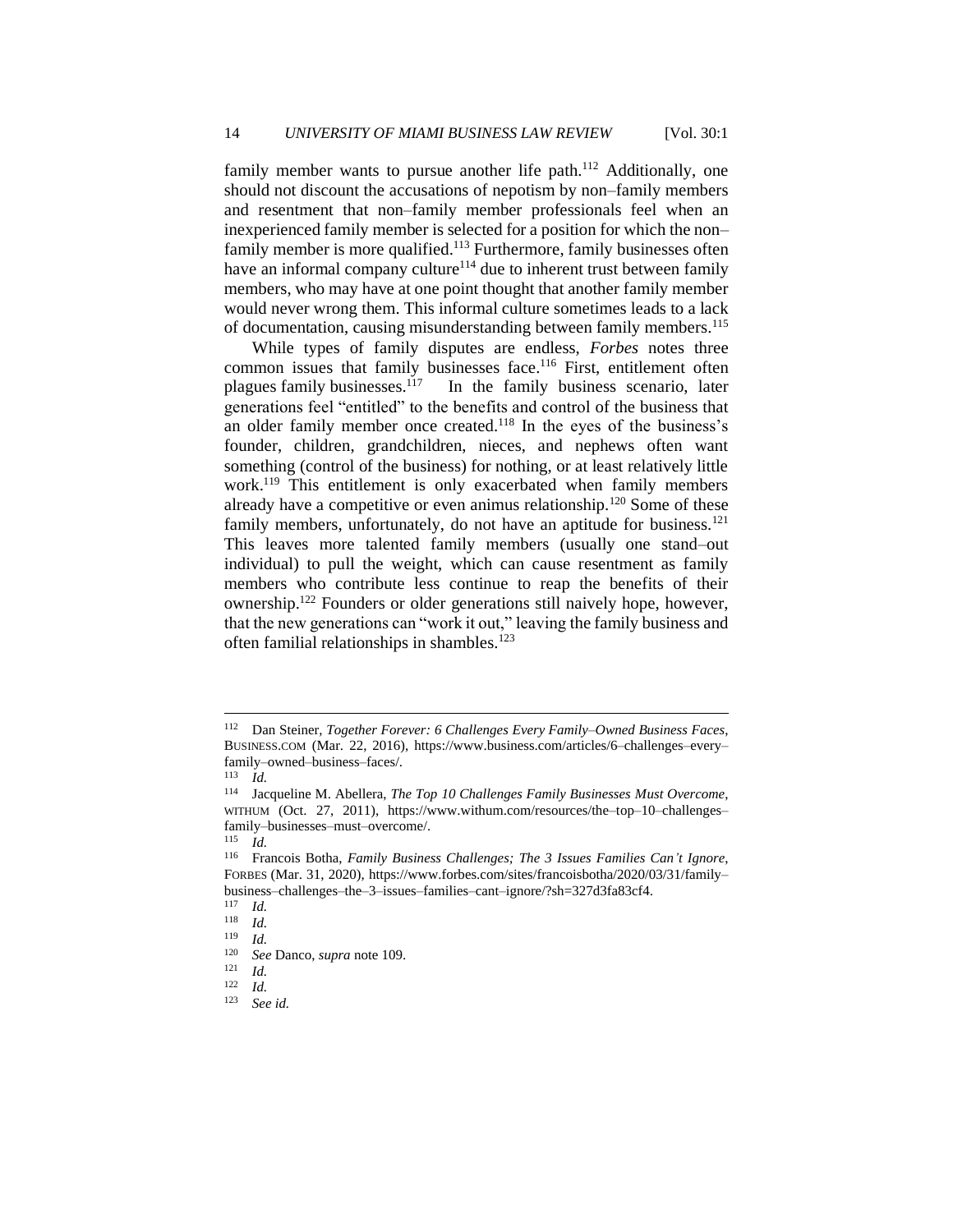The second family business issue that *Forbes* notes is sibling rivalry.<sup>124</sup> Founders often form the business with their family in mind and dream that one day, their offspring can join the business, work together, and ensure the business's success.<sup>125</sup> Sibling rivalry can form in the business, as each of the siblings brings a different management style and set of ideas to the business.<sup>126</sup> However, sibling rivalries brought into the workplace often contain some emotional baggage stemming from outside the business environment (e.g. impacts of parental favoritism that causes strain on a sibling relationship).<sup>127</sup> These sibling rivalries are more easily managed when a parent/founder is still in the picture to make a final decision and help mitigate conflict between the siblings.<sup>128</sup> Although some siblings can work together as a true partnership, some note that professional relationships between siblings usually work best when one individual is acknowledged as the leader due to her qualifications to lead and make decisions.<sup>129</sup> Of course, her decisions should be reviewed by a board with outside directors.<sup>130</sup> Some siblings however, struggle to hand over the reigns to that more qualified sibling, leading to a dysfunctional and unproductive partnership.<sup>131</sup>

Finally, *Forbes* states that the last issue that cannot be ignored is employing spouses.<sup>132</sup> Many feel strongly that spouses should not enter the business, for issues that such arrangement could cause down the line.<sup>133</sup> Some companies have gone as far as to develop "No In–Law Polices."<sup>134</sup> However, for better or for worse, spouses often join the business regardless of their qualifications.<sup>135</sup> In addition to all of the familial issues addressed above that could apply to a spouse entering the business, one should not fail to consider the high divorce rate in America; marital troubles at home could creep into the business, causing emotional disputes similar to those between rival siblings.<sup>136</sup> Moreover, if the marriage does end in divorce,

See id.

<sup>&</sup>lt;sup>124</sup> Botha, *supra* note 116.<br><sup>125</sup> See id

<sup>125</sup> *See id.*

 $\frac{126}{127}$  *See id.* 

See id.

<sup>128</sup> Denise Federer, *Avoid Sibling Rivalry In Your Family Business*, BUS. OBSERVER (May 1, 2015), https://www.businessobserverfl.com/article/avoid–sibling–rivalry–your–family– business.

<sup>129</sup> *See* Danco, *supra* note 109.

 $\frac{130}{131}$  *Id.* 

<sup>131</sup> *See id.*

<sup>132</sup> Botha, *supra* note 116.

<sup>133</sup> *See* Christina R. Wing & Rohit K. Gera, *Should Your Family Business Have a "No In–Laws" Policy?*, HARV. BUS. REV. (Feb. 3, 2020), https://hbr.org/2020/02/should–your– family–business–have–a–no–in–laws–policy.<br> $^{134}$  *M* 

 $\frac{134}{135}$  *Id.* 

<sup>135</sup> *See* Danco, *supra* note 109.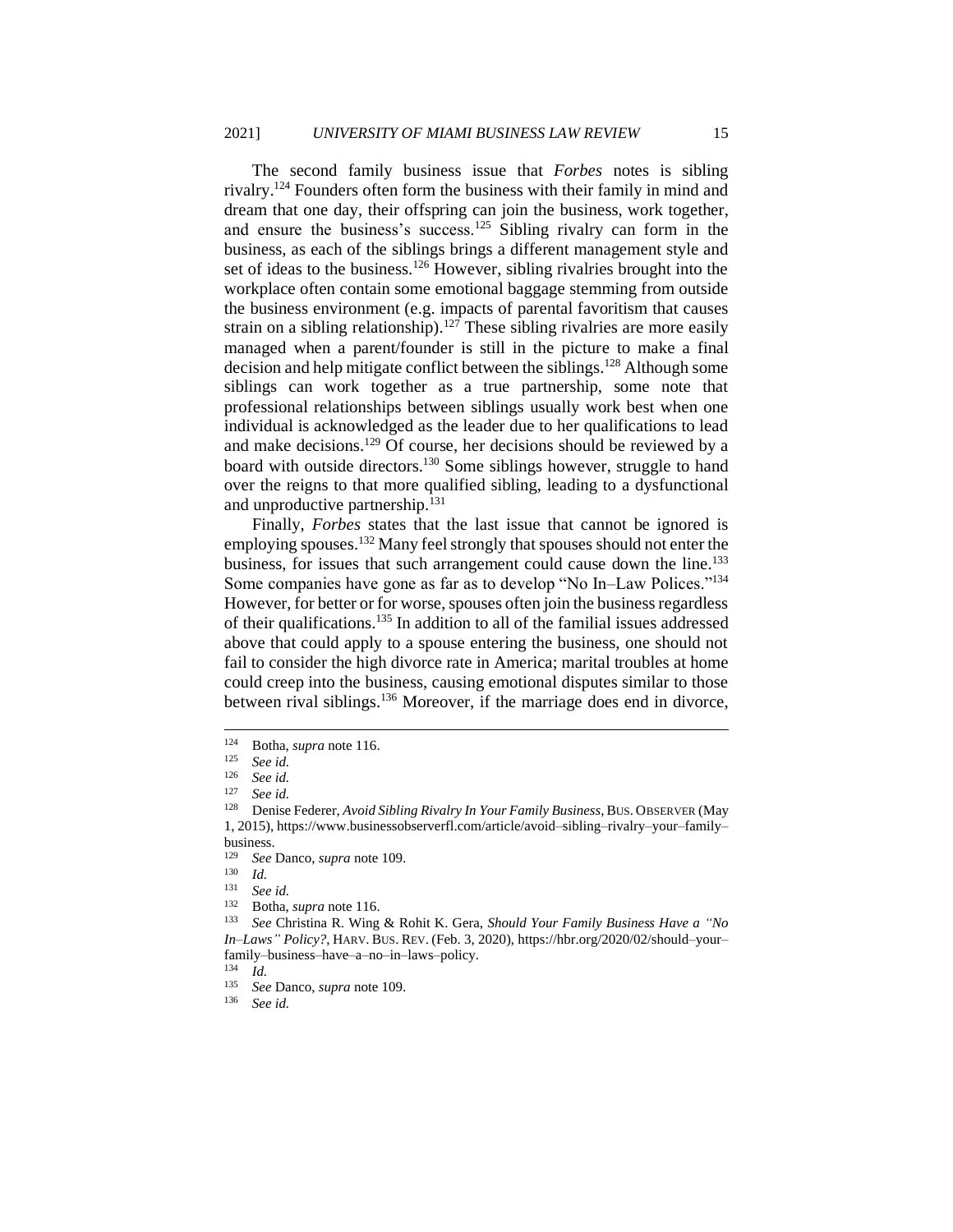any equitable distribution can take an organizational and financial toll on the business if not properly addressed ahead of time.<sup>137</sup>

## PART V: ANALYSIS

#### *A. Applying Collaborative Law to Common Family Business Issues*

Collaborative law would be a productive conflict resolution method for dealing with the variety of issues that family businesses face. Turning back to the *Forbes* article, collaborative law could help in dealing with entitlement issues and disputes among siblings and spouses<sup>138</sup> because such difficulties are rooted in differing states of mind among parties, which can lead to fraying relationships among them. By employing the collaborative model, parties can prevent further legal disputes and repair existing relationships and business structures using the collaborative attorneys and shared experts. These professionals can obtain information about the parties' relationships and expectations that would not otherwise be revealed in litigation or even mediation.<sup>139</sup> Further, the collaborative law model can help to "develop a structure of corporate control and internal dispute resolution that satisfies the needs and expectations of each of the shareholders."<sup>140</sup> Such a development can be beneficial to family businesses because it can help prevent further disputes among family members, whether legal or simply personal, and can bring an element of objectivity when emotions and tensions are high.

To give an example of how collaborative law can help a specific family business dispute, one can consider the Wirtz family and their fight over the beer distributorship.<sup>141</sup> That family's business dispute would have benefitted from the use of collaborative law because both parties had differing but not unreasonable views on how to best deal with the shares of the distributorship and carry out their father's legacy and vision.<sup>142</sup> Using the shared experts such as therapists, financial planners, or other

<sup>137</sup> *See* Kelly Frawley & Emily Pollack, *3 Ways a Divorce Can Impact Your Business*, FORBES (May 28, 2020, 11:43 A.M.), https://www.forbes.com/sites/frawleypollock /2020/05/28/3–ways–a–divorce–can–impact–your–business/?sh=1765c2f53fc8.

<sup>138</sup> *See* Botha, *supra* note 116.

<sup>139</sup> *Cf.* Dennis P. Stolle et al., *Integrating Collaborative Law and Therapeutic Jurisprudence: A Law and Psychology Based Approach to Lawyering*, 34 CAL. W. L. REV. 15, 31 (1997) (describing how the use of preventative law (related to collaborative law), which aims to prevent legal issues and unnecessary litigations, coupled with therapeutic jurisprudence, can help corporate entities solve their legal disputes).

 $\frac{140}{141}$  *Id.* <sup>141</sup> Kirk, *supra* note 2.<br><sup>142</sup> *Id* 

 $Id.$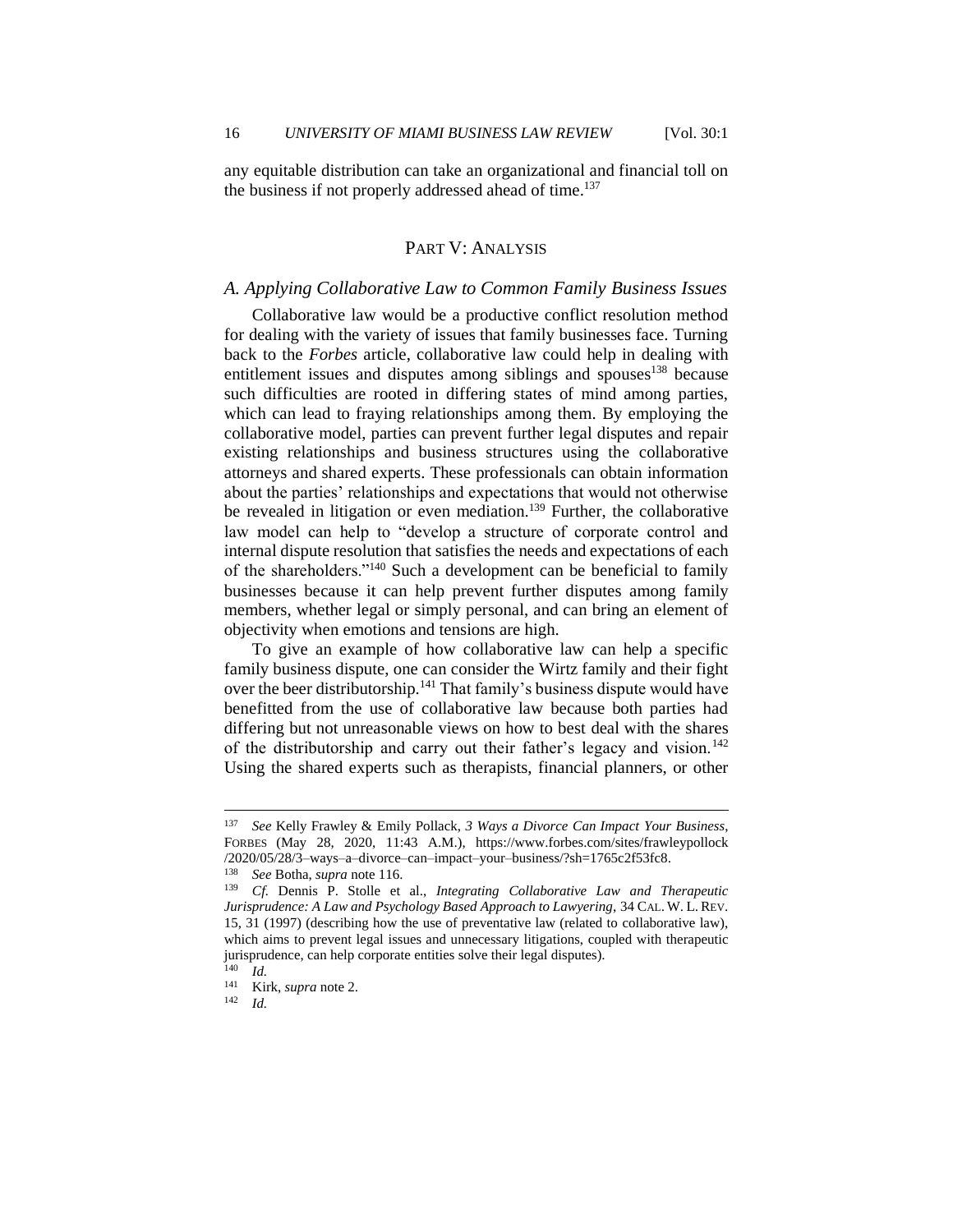business–oriented experts could have allowed this family to repair and strengthen both their relationship and business by providing a necessary open forum to air grievances, share their respective visions for the company, and obtain advice from knowledgeable business professionals who could look at their business dispute objectively and advise on the best course of action. Additionally, the business professionals could have envisioned how the distributorship fit into the Wirtz's complete business portfolio and how control of it could impact the family's other business ventures. Furthermore, the collaborative attorneys could have counseled the Wirtz brothers with the big picture in mind and negotiated an agreement with the input of their clients and the experts, all while staying out of court. The Wirtz family empire is larger and more lucrative than most family businesses.<sup>143</sup> However, family businesses of all sizes can benefit from collaborative law because it is focused on maintaining and strengthening relationships with family members and business partners; keeping the business successful and profitable; and fostering a sustainable solution in an affordable manner.

#### *B. Breaking Down Collaborative Law's Benefits*

#### 1. Maintaining Relationships

Businesses operate to make a profit, but businesses are not often profitable without making connections and fostering relationships. Therefore, maintaining relationships is important for any business, but it is especially important in family businesses, where shareholders not only share the boardroom table, but the dinner table. Many aspects of collaborative law lend themselves well to civil suits, but collaborative law's focus on maintaining relationships can be especially appealing to family businesses.<sup>144</sup> While litigation can damage relationships, civil collaborative law can help preserve and even grow relationships by allowing disputing parties to mend fences and move on.<sup>145</sup> This is due to collaborative law's focus on settlement–by–agreement rather than on prevailing or on other forms of settlement where all sides feel that "everyone [is] unhappy, so it must be a good result."<sup>146</sup> This was demonstrated by a law school–hosted experiment comparing litigators and collaborative practice attorneys.<sup>147</sup> It became clear in that experiment that

 $\frac{143}{144}$  *See id.* 

Sherrie R. Abney, *The Evolution of Civil Collaborative Law*, 15 TEX. WESLEYAN L. REV. 495, 499 (2009).

 $\frac{145}{146}$  *Id.*<br>Do

<sup>146</sup> Douglas C. Reynolds & Doris F. Tennant, *Collaborative Law—An Emerging Practice*, 45 BOS. B.J. 12, 27 (2001).

<sup>147</sup> *Id.*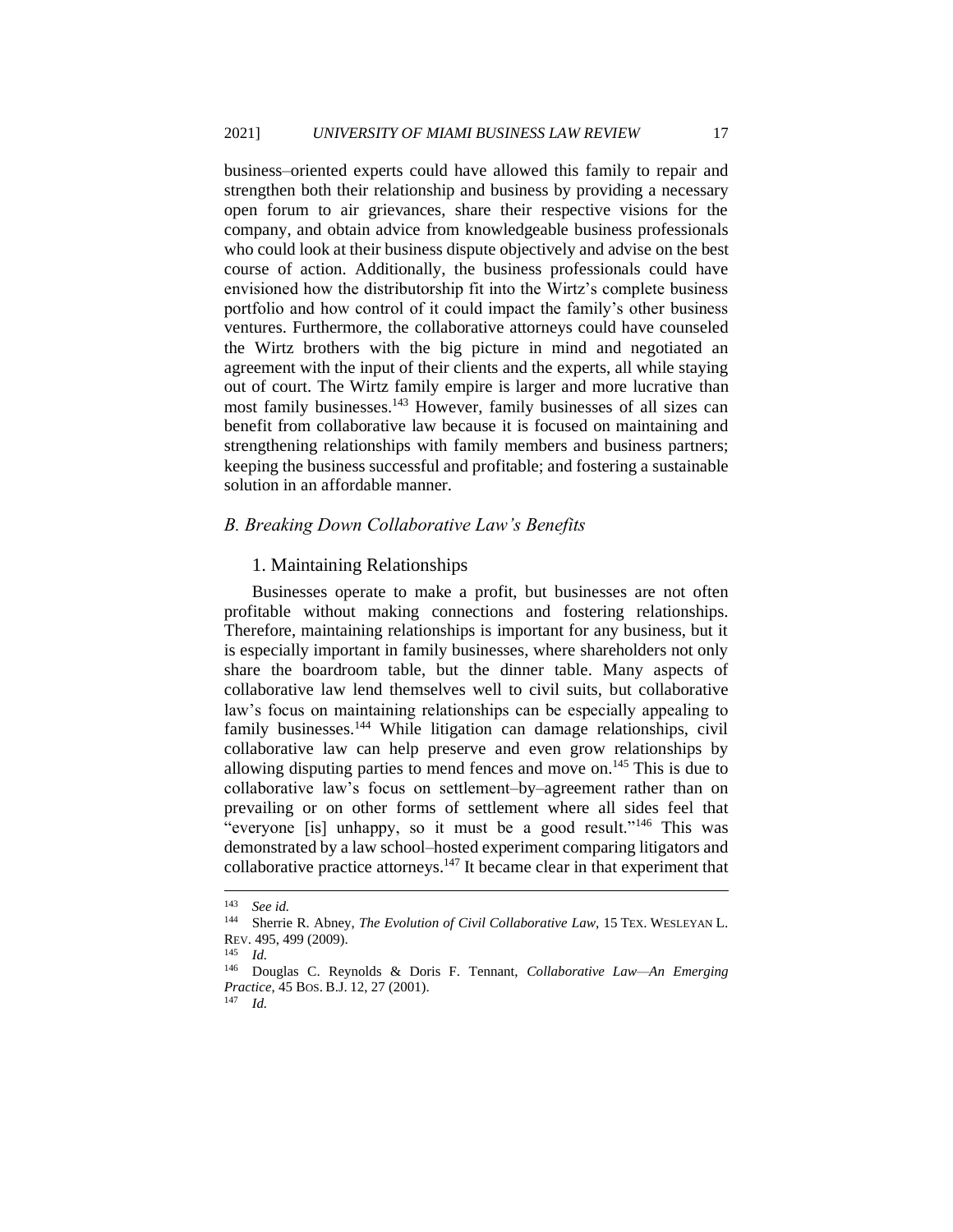the collaborative practice attorneys spent the bulk of their time on relationship–building and maintenance and discovering the parties' interests, while the litigators spent their time fact–gathering to build their theory of the case.<sup>148</sup> Significantly, relationship building and maintenance are also supported by the private nature of working through a dispute using the collaborative process rather than through litigation, where pleadings are public and disputes are subject to media attention.<sup>149</sup> Public lawsuits can be quite inflammatory and can certainly worsen already contentious relationships.<sup>150</sup>

Additionally, the lawyers are not the only participants focused on relationship–building. Often, therapists and coaches can help maintain relationships and create practices that can last beyond the bounds of the dispute resolution and prevent future litigation involving the family business dispute.<sup>151</sup> This is part of what makes civil collaborative practice more attractive than mediation for family business disputes. While it is true that mediations are conducted by a neutral party who focuses on each party's interests, collaborative law has that extra layer of qualified professionals, some of whom are primarily present to help the parties mitigate interpersonal issues and cope with emotional difficulties. Further, "mediator[s] can fail if they try to address only the business issue and do not recognize the personal feelings from old family dynamics that are involved. In a family partnership dispute, the participants have to separate the family and business elements that are causing disharmony."<sup>152</sup> For this reason, collaborative law presents itself as an ideal method of dispute resolution, where both a business and relationships are on the line, and different experts qualified in their respective areas can provide a holistic solution for all.

As a result, civil collaborative practice has already been successful in other areas of law outside of the matrimonial realm where relationship maintenance and family ties were vital.<sup>153</sup> For example, it is sometimes employed in probate, guardianship, and elder law matters, where family members simply cannot agree on what is needed. In one instance, there was a dispute among four siblings, two of whom became distrustful of the

 $\frac{148}{149}$  *Id.* 

<sup>149</sup> *See* Abney, *supra* note 144, at 502.

<sup>150</sup> *See id.*

<sup>151</sup> *See* COLLABORATIVE FAM. L. PROS. S. FLA., *supra* note 88.

<sup>152</sup> Dennis Jaffe, *Equal Partnerships in a Family Business, A Disaster Waiting to Happen*, FORBES (Sept. 12, 2019, 12:52 P.M.), https://www.forbes.com/sites/ dennisjaffe/2019/09/12/equal–partnerships–in–a–family–business–a–disaster–waiting– to–happen/?sh=88fdb314f6b6.

<sup>153</sup> Lawrence R. Maxwell & Harry L. Munsinger, *Successful Civil Collaborative Cases*, ST. B. TEX.: COLLABORATIVE L.—START TO FINISH (2014).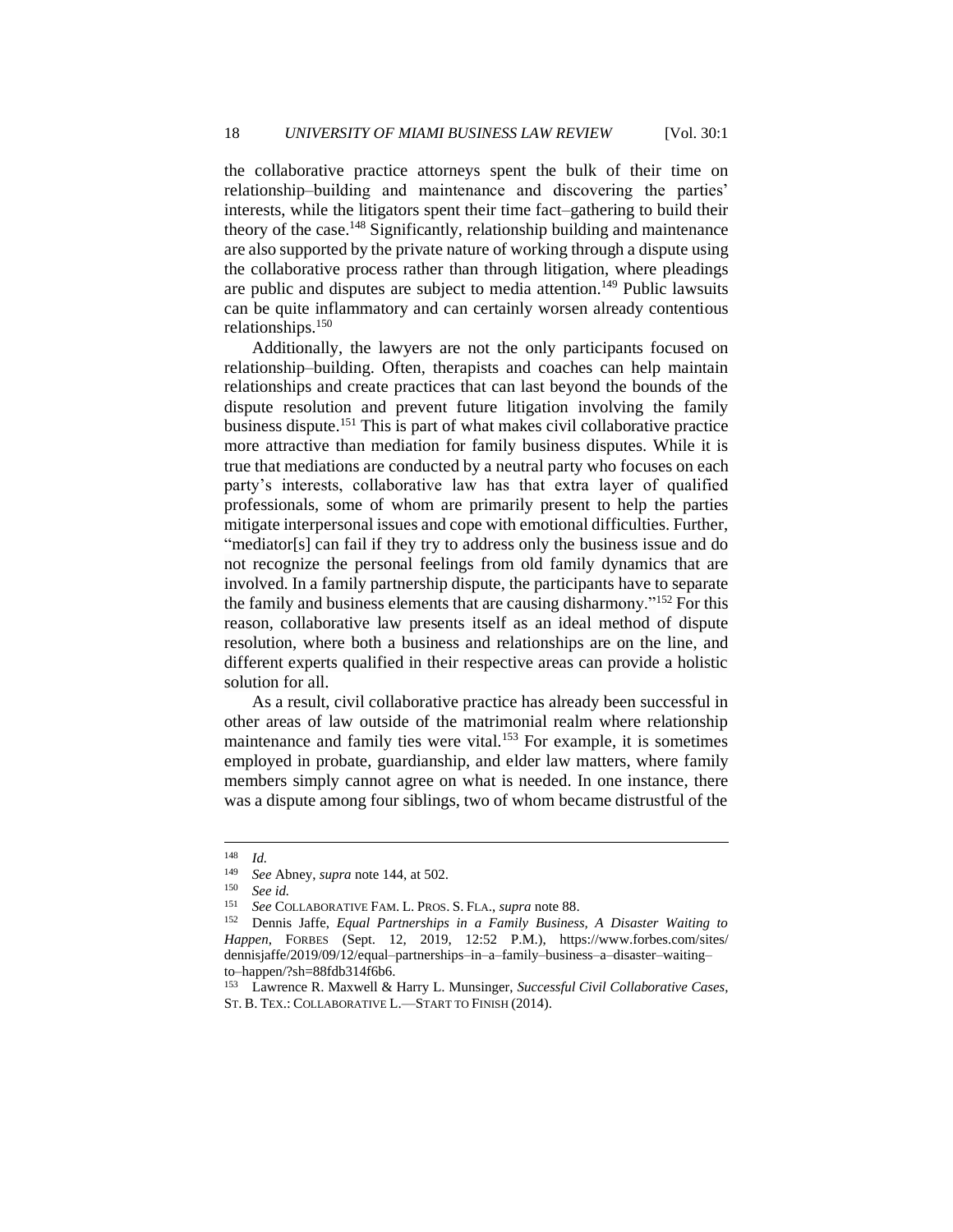sibling who was named as the executor of their parents' estate.<sup>154</sup> Two siblings noted that they "had strong feelings about the situation, but they wanted to heal their relationships with their brother and sister, and they didn't see how that would be possible in litigation."<sup>155</sup> After all parties signed the participation agreement, the dispute was settled within three months, with the same sibling remaining as the executor.<sup>156</sup> This type of situation is directly applicable to family business disputes where parties do not agree on how to run the business or other important decisions but still wish to maintain the family relationship, which is not only important for the parties' personal lives but also can be directly related to the business's success. One civil collaborative practitioner has stated of business disputes, and family business disputes that the business is like a child in a divorce case.<sup>157</sup> Thus, as in divorce cases, family business cases would benefit from civil collaborative attorneys who can assist in healing and maintaining important relationship, for the sake of the "child"  $(business).<sup>158</sup>$ 

#### 2. Ensuring the Success of the Business

While family business disputes can be quite contentious, barring the dispute being over the decision to sell the company or not, all parties in family business disputes have an interest in a profitable, growing company. Often times, a family business dispute can be over whose vison would be the best to ensure the company's success.<sup>159</sup> On other occasions, disputes arise from the lack of financial education and qualifications that some second–generation family members bring to the business.<sup>160</sup> This can lead to further management problems, resulting in the business's demise.<sup>161</sup> In any case, the business is in trouble, and sustainable solutions are usually multifaceted, which is why the civil collaborative law model could be an ideal solution in many family business disputes.

In collaborative law, financial experts or financial "neutrals" can be retained to advise on the financial and tax implications of potential

 $\frac{158}{159}$  *Id.* 

<sup>161</sup> *Id.*

 $\frac{154}{155}$  *Id.* 

 $\frac{155}{156}$  *Id.* 

 $\frac{156}{157}$  *Id.* 

<sup>157</sup> Zeytoonian, *supra* note 67.

<sup>159</sup> *See* Steiner, *supra* note 112.

<sup>160</sup> Terentia Consultants, *Why Do Family Businesses Disintegrate?*, FORBES INDIA, https://www.forbesindia.com/blog/business–strategy/why–do–family–businesses– disintegrate/ (last updated Nov. 28, 2017, 10:00 A.M.).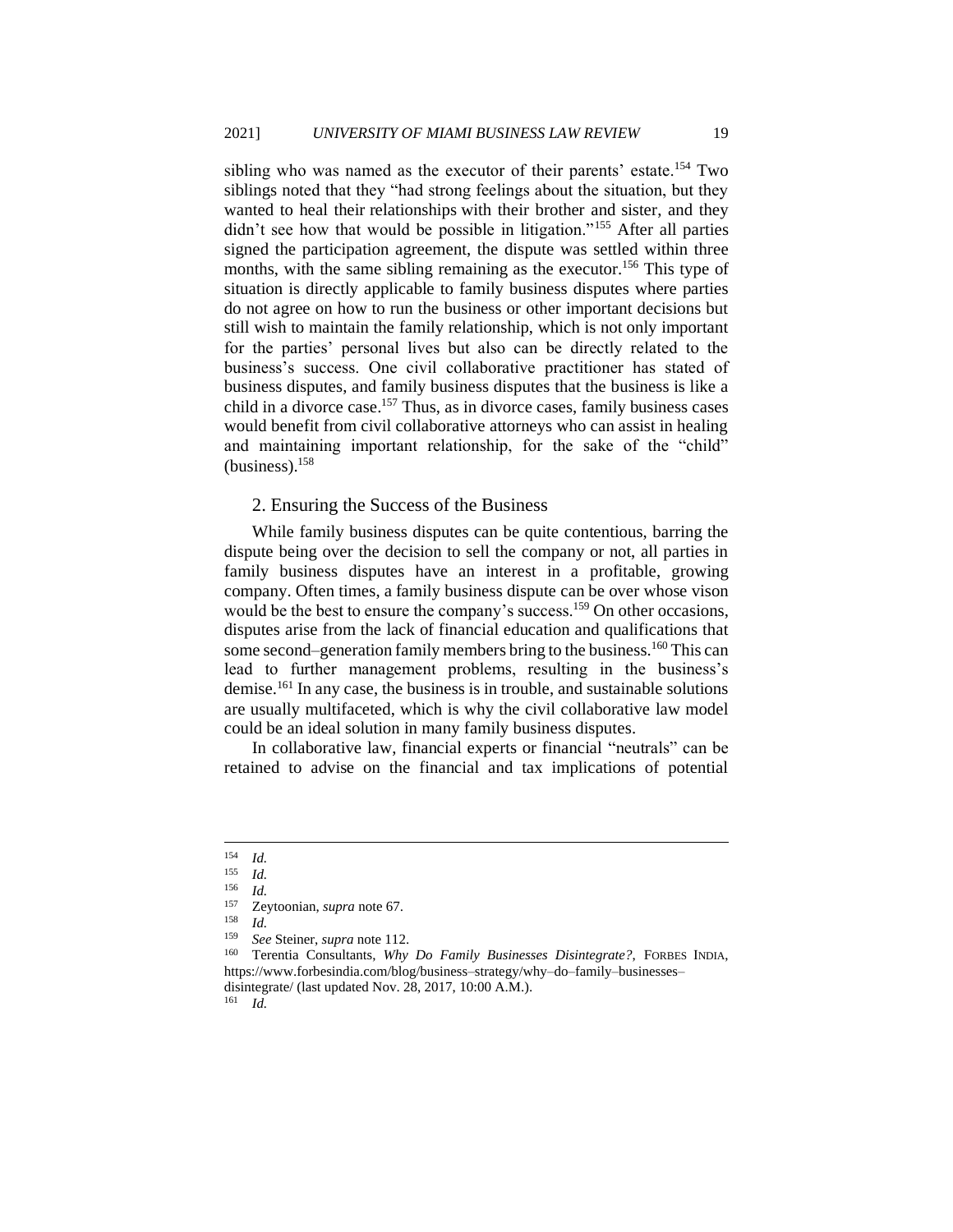company decisions, which may be at issue in the dispute.<sup>162</sup> These professionals can include accountants, financial planners, and even real estate appraisers.<sup>163</sup> In a family business dispute, a financial neutral can assist each party in communicating their financial goals for the company.<sup>164</sup> Moreover, financial neutrals help the parties focus on all sides of the dispute and assist them in deciding which business decisions would be the most sustainable in the long run and profitable for shareholders.<sup>165</sup> For example, if one party has a business idea that the other does not agree with, the financial expert and other parties can use their expertise to explain if that idea is a good one. The collaborative process also provides a family business with the opportunity to be proactive and forward thinking.<sup>166</sup> Often, a family business dispute occurs because no business succession plan is in place.<sup>167</sup> Collaborative practice "gives the lawyers" and parties in the business dispute the opportunity to address proactive planning that had not previously been done, to bring all the necessary expertise and stakeholders into the room, and put that planning into place as part of the development of options for resolution."<sup>168</sup>

Furthermore, one should not forget the mental health professionals who work to help parties mend and preserve relationships in family business disputes. While these professionals may be addressing underlying emotional issues between family members by allowing them to air grievances and be understood, these professionals are also helping to preserve the business's financial success by doing so. Mental health experts are vital because "they can instruct clients on effective, non– attacking, non–defensive modes of communication that can improve the parties' relationship."<sup>169</sup> Moreover, they are able to offer emotional empathy and normalize the emotions that the parties are experiencing.<sup>170</sup> Despite the much less stressful experience of the collaborative process compared to litigation, any sort of legal dispute is bound to stir up some negative feelings in some people. If the mental health professionals can help the parties work

 $\frac{163}{164}$  *Id.* 

<sup>162</sup> Holly Hickey, *Collaborative Divorces Use Experts in Efficient, Neutral Way*, COLLABORATIVE DIVORCE ILLINOIS (Apr. 5, 2018), https://collaborativedivorceillinois.org/ collaborative–divorce–experts–efficient–neutral/.

 $\frac{164}{165}$  *Id.* 

<sup>165</sup> *See id.*

<sup>166</sup> Zeytoonian, *supra* note 67.

<sup>167</sup> *See id.*

 $\frac{168}{169}$  *Id.* 

<sup>169</sup> Jennifer A. Bradley, *The Role of Mental Health Professionals in Collaborative Divorce*, BEST LAWYERS. (Aug. 22, 2020, 11:48 AM), https://www.bestlawyers.com /article/the–role–of–the–mental–health–professional–in/3103. <sup>170</sup> *Id.*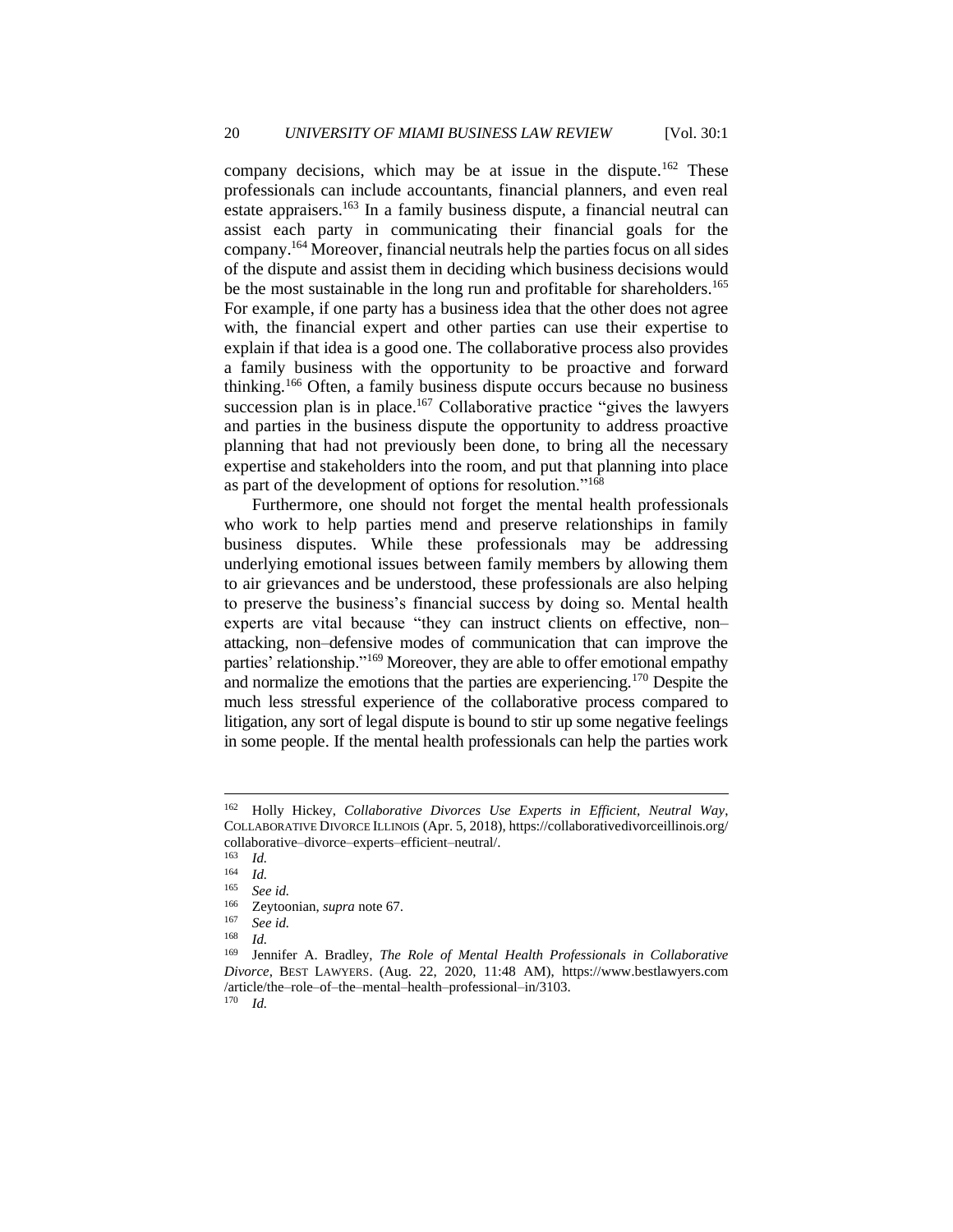on their relationships and get through the dispute, that may lead to a better chance that the business will be financially successful.

Because collaborative law started in the divorce setting, the types of experts utilized in collaborative proceedings have typically been limited to financial professionals and therapists, with the occasional addition of another party. The Collaborative Family Law Institute, one of the largest collaborative practice organizations, discusses the benefits of using the sorts of professionals discussed above—collaborative "facilitators" (i.e. therapists) and collaborative financial professionals.<sup>171</sup> The IACP states something similar.<sup>172</sup> However, if collaborative practice is to be extended to the business world, $173$  the use of other types of experts along with the mental health and financial professionals would benefit the parties.

As previously noted, many family business disputes occur due to disagreements over a vision<sup>174</sup> for the company and a lack of organization in its management structure.<sup>175</sup> To address such disputes, parties can jointly retain business strategists, consultants, and organizational behavior professionals who can listen to the ideas of all the parties and help create a business plan approved by the financial professionals. Truly, any professional who would be able to speak to an element of the business structure could be helpful in the collaborative dispute. Such professionals may help businesses grow and can also act as motivators for parties who have perhaps been lacking in their contribution to the business or simply feel frustrated with their situation with their family members. The potential for collaborative professionals is extensive and can expand as more businesses turn to civil collaborative practice to settle their disputes. In fact, the proper collaborative professionals can open the door to new business ideas and possibilities that were not considered prior to the dispute.

#### 3. Sustainability and Cost Effectiveness

Because of collaborative law's disqualification provision, there is high incentive to settle a case, leading to cost savings for the parties.<sup>176</sup>

<sup>171</sup> COLLABORATIVE FAM. L. INST., https://collaborativefamlaw.com/collaborative– divorce/ (last visited Jan. 13, 2020).

<sup>172</sup> Int'l Acad. Collaborative Pros., *What is Collaborative Practice?*, INT'L ACADEMY OF COLLABORATIVE PROS, https://www.collaborativepractice.com/what–collaborative– practice (last visited Jan 5. 2021).

<sup>173</sup> *See History and Philosophy*, *supra* note 93.

<sup>&</sup>lt;sup>174</sup> *See* Steiner, *supra* note 112.<br><sup>175</sup> *See* Botha, *supra* note 116

<sup>175</sup> *See* Botha, *supra* note 116.

<sup>176</sup> David Hoffman & Pauline Tesler, *Collaborative Law and the Use of Settlement Counsel*, ALT. DISP. RESOL. PRAC. GUIDE, *reprinted in* BOS. L. COLLAB., LLC,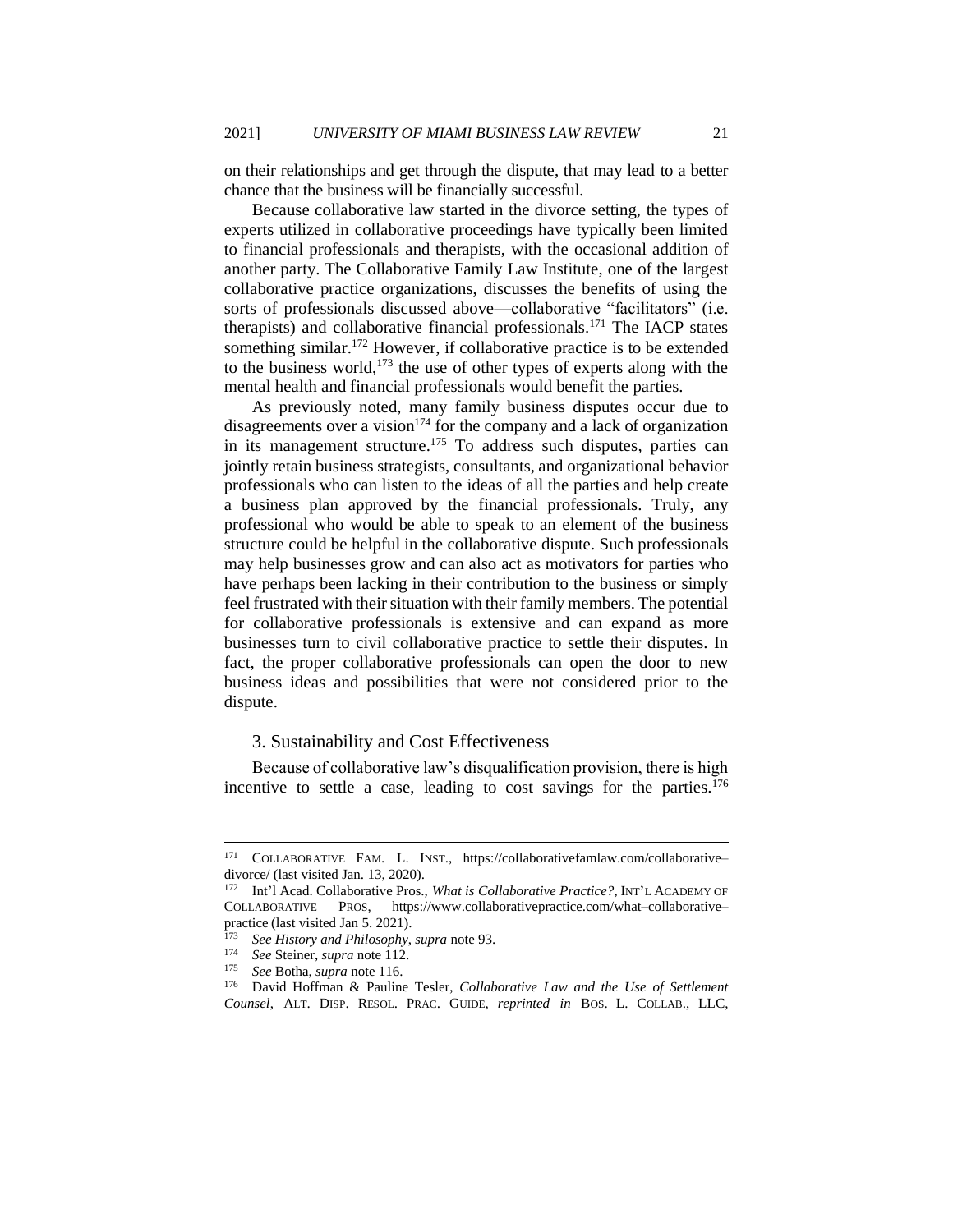Moreover, experts are shared among the parties; therefore, in most cases, the costs are split among them.<sup>177</sup> In the business context, if fees are coming out of company money, less capital will be spent by sharing neutral professionals.<sup>178</sup> Furthermore, because parties agree to share information, less money is spent on discovery, if applicable.<sup>179</sup> Therefore, collaborative practice is almost always more cost effective than litigation.<sup>180</sup> It is true that in the short term mediation typically costs less than collaborative practice; however, the nature of collaborative law can lead to long–term financial benefits.<sup>181</sup> Because of the use of the shared experts, parties can work together to create a sustainable solution to difficult familial and business issues so that further problems are less likely to arise.<sup>182</sup>

The practice of civil collaborative law has been progressing steadily but slowly.<sup>183</sup> One of the main fears that business professionals have when considering utilizing collaborative law in their business is the disqualification provision.<sup>184</sup> Many businesses have well–established relationships with attorneys, who handle different types of legal work for the company.<sup>185</sup> It is understandable that businesses would be hesitant to put themselves in a situation that could lead to the potential discharge of such counsel, possibly souring that relationship.<sup>186</sup> However, it is important to recognize that parties who use the collaborative process typically find that the outcome is favorable, as the process does not often fail.<sup>187</sup> With a company that frequently utilizes the same lawyers, the potential for failure is likely lessened because the parties already have trust in the legal professionals who are representing them.<sup>188</sup> The already existing trust between the attorney and client can help foster the sustainable solutions that the parties seek. Additionally, it is likely that the attorneys would treat the collaborative process with due care, as the continuance of the business may be contingent on whether the parties can

See *id.* 

https://blc.law/wp–content/uploads/2016/12/2005–07–collaborative–law–and– settlement–counsel–branchmainlanguagedefault.pdf (last visited Feb. 25, 2021).<br><sup>177</sup> See Zeytoonian sunga pote 67

<sup>177</sup> *See* Zeytoonian, *supra* note 67.

<sup>178</sup> *See id.*

 $\frac{179}{180}$  *Id.* 

<sup>181</sup> Emily Doskow, *Mediation vs. Collaboration: Factors to Consider in Choosing the Right Approach for You*, DIVORCENET, https://www.divorcenet.com/resources/divorce/ divorce–mediation/mediation–vs–collaboration–factors–con (last visited Jan. 10, 2021).

<sup>182</sup> *See* Zeytoonian, *supra* note 67.

<sup>183</sup> *See* DiFonzo, *supra* note 92.

 $\frac{184}{185}$  *Id.* at 602–03.

 $\frac{185}{186}$  *Id.* at 603.

<sup>186</sup> *See id.*

 $\frac{187}{188}$  *Id. Id.*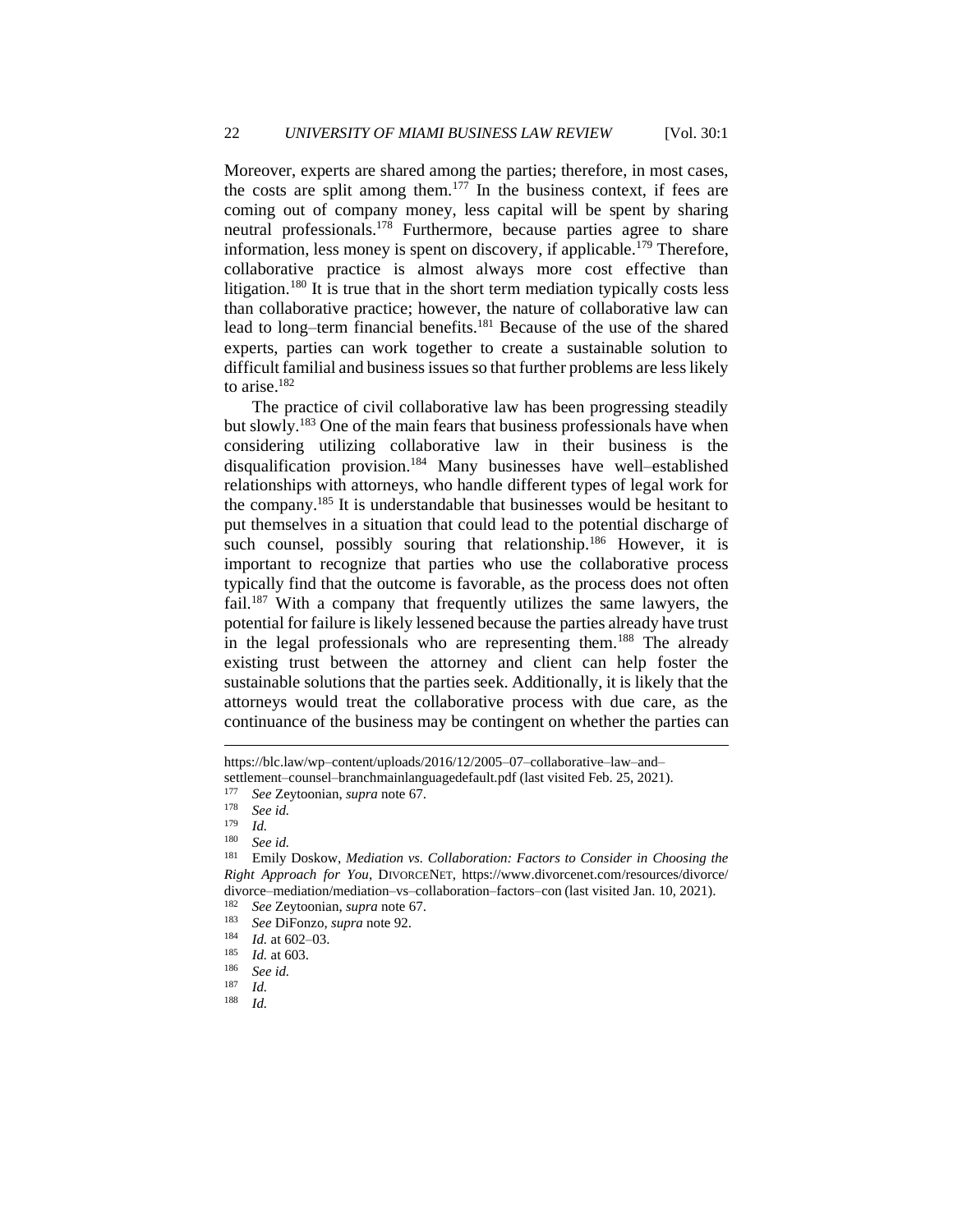reach a resolution. If they cannot and the business goes under or is forced into sale, attorneys can lose longstanding clients.

Companies considering employing the collaborative process should consult with their attorneys prior to signing the participation agreement. This could prevent the destruction of the attorney–client relationship should the collaborative process fail. Further, parties should remember that even if the attorneys are discharged, that would not preclude the parties from utilizing their regular attorneys in other unrelated disputes.<sup>189</sup> Another option would be to employ other counsel to handle the business dispute, which may be an attractive option if the standing counsel is unfamiliar with the collaborative process or if parties do not want to expose their regular attorneys to interpersonal disputes between the family members. In cases in which it is used, civil collaborative practice can be cost–effective in the short–term and the long–term by providing sustainable solutions to family business issues.

#### *C. Collaborative Law Limitations in Family Business Disputes*

Although the practice of civil collaborative law is growing,  $190$  not all family business disputes can be resolved using the civil collaborative law model. A mere willingness to sign the participation agreement and share information is not enough to justify the use of collaborative law.<sup>191</sup> Parties must truly commit to settling the case and have the mindset that going to court later is not a good option.<sup>192</sup> Although some collaborative law organizations advertise that collaborative practice can be extended to practically any area of civil law, attorneys should not be so hasty as to suggest collaborative law to all of their clients without the client's legal issue or dispute meeting certain conditions.<sup>193</sup> If these conditions are met collaborative law can be successful. Without these conditions the collaborative process will be at best unnecessary and at worst ineffective and wasteful.

Specifically, legal professionals should only employ the collaborative process if relationship maintenance is a priority for the parties.<sup>194</sup> Fortunately, for many business professionals, this is already inherent to the success of the business.<sup>195</sup> While there are situations where litigation is favored, "much of U.S. companies' litigation portfolios concern

 $\frac{189}{190}$  *Id.* 

<sup>190</sup> DiFonzo, *supra* note 92.

<sup>191</sup> *See* Beulier, *supra* note 53.

<sup>192</sup> *See id.*

<sup>193</sup> *See History and Philosophy*, *supra* note 93.

<sup>194</sup> *See* Kathy A. Bryan, *Why Should Businesses Hire Settlement Counsel?*, 158 J. DISP. RESOL. 195, 196–97 (2008).

<sup>195</sup> *See id.*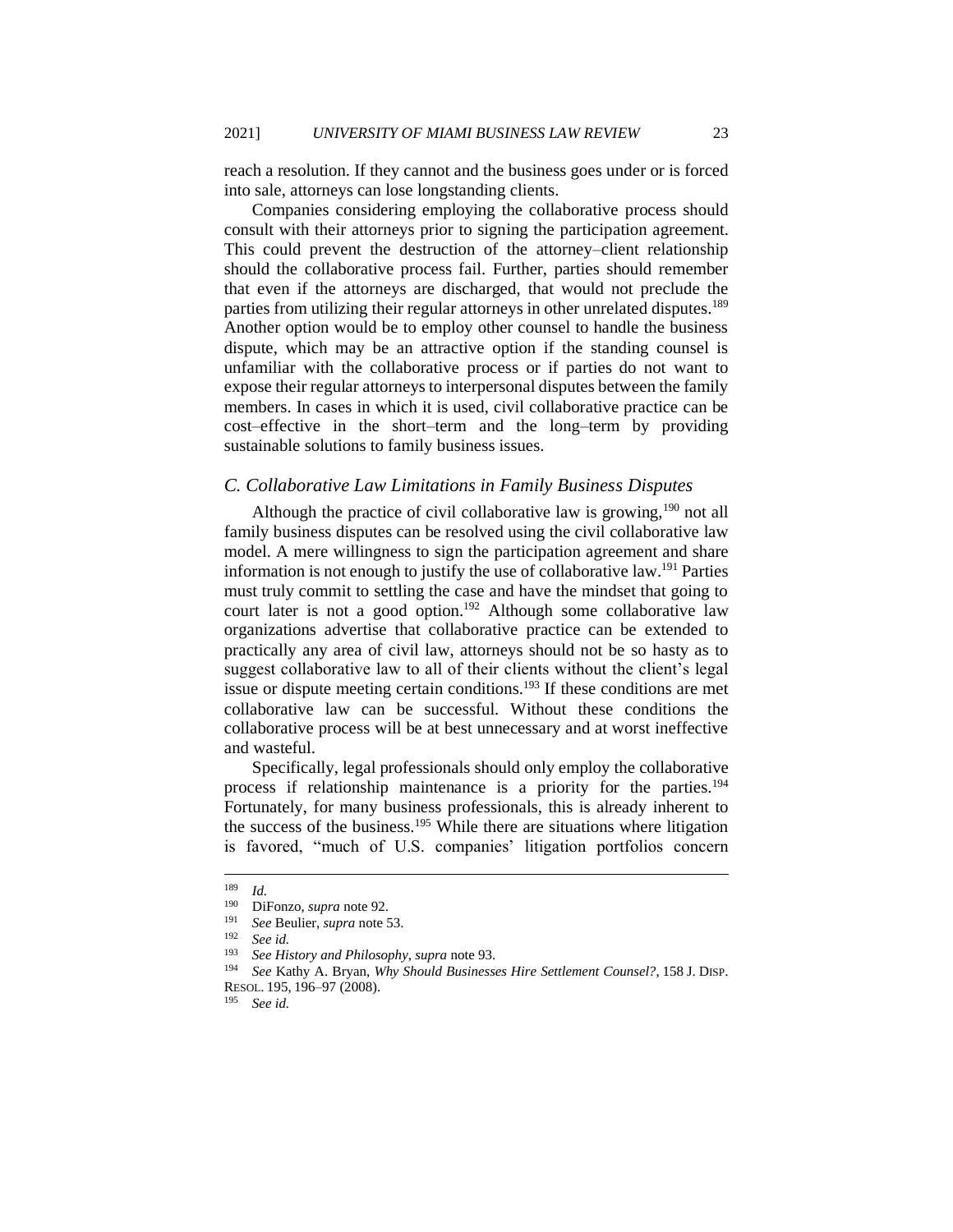employees, customers, vendors, suppliers, contractual partners, etc., where continuing relationships are paramount—especially when conflict erupts."<sup>196</sup> However, if there is a legal situation where at least one party has the desire to make the other suffer or simply even seeks a declaratory judgment, the collaborative process probably will not be appropriate as the parties are seeking validations that they are the winner or even wish to sever the relationship with the opposing party. Also, collaborative law will be useful only if the parties want to work on their ideas in a setting where others can share their ideas and visions. Collaborative law is a proactive process.<sup>197</sup> Thus, if the parties are not open to growth through the use of shared experts, parties may become frustrated with the interdisciplinary nature of collaborative law. Parties should have an interest in shaping the outcome of their legal matters;<sup>198</sup> so, the collaborative process would surely be wasted on disputes where parties are not interested in shaping their businesses and would prefer to acquiesce to the status quo.

It is important to note that although the collaborative process is generally much more cost effective than litigation, it is generally more expensive than traditional mediation.<sup>199</sup> Parties who wish to engage in a collaborative proceeding should be aware of this from the beginning, especially if the collaborative attorneys and shared experts charge hourly rates. Business disputes, unlike divorce proceedings, have the potential to lead to company growth, particularly if the collaborative professionals help resolve issues regarding differing visions for the company.<sup>200</sup> Therefore, the practice of civil collaborative law in the business setting could lead to the use of more professionals in the processes, resulting in relatively high short–term costs, even if it is reasonable to believe that such costs will pay off in the future. If companies have the capital, an open mind, and the desire to preserve relationships, civil collaborative practice could be the most effective and productive way to resolve family business disputes.

## *D. Role of Collaborative Law Organizations and the Legal Community*

To advance the utilization of civil collaborative practice in the business environment, the legal community and collaborative law organizations should evolve to include more non–family law practitioners who want to use collaborative law. Collaborative law organizations seem

 $\frac{196}{197}$  *Id.* 

<sup>&</sup>lt;sup>197</sup> Zeytoonian, *supra* note 67.<br><sup>198</sup> Id

 $\frac{198}{199}$  *Id.* 

<sup>199</sup> *Id.*; *see* Doskow, *supra* note 181.

See Steiner, *supra* note 112.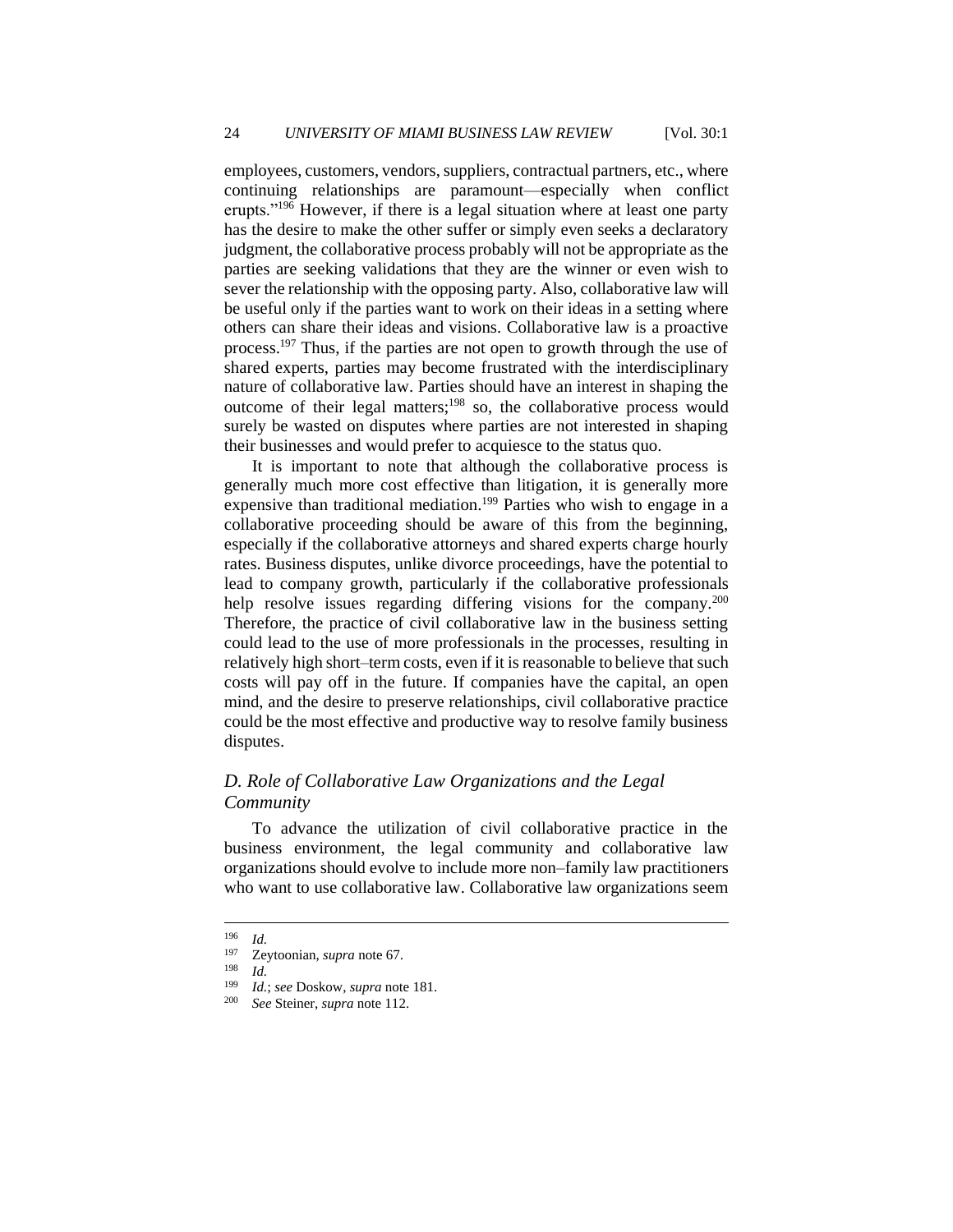to promote the use of collaborative law outside of the family law context.<sup>201</sup> However, memberships in such organizations are typically geared toward collaborative professionals who would be useful in divorce law—collaborative matrimonial attorneys, therapists, and financial planners.<sup>202</sup> This is true in both the large–scale collaborative law  $\alpha$  organizations<sup>203</sup> and in local or state collaborative law organizations.<sup>204</sup> There is one local organization, the North Carolina Civil Collaborative Law Association, which focuses on the use of collaborative law outside of the family law realm and has a mission of educating professionals and the public through programming and continuing legal education courses about the benefits of collaborative law in business, probate, and construction disputes, among others.<sup>205</sup> Membership in this association is limited to attorneys.<sup>206</sup> For civil collaborative practice to expand into other areas of civil law, including family business disputes, collaborative law organizations, specifically international and national academies, should invest in civil collaborative practice programming in these areas, instead of merely mentioning on their websites the applicability of collaborative practice to such areas. Also, such organizations should be more inclusive of other types of professionals who could be useful to the collaborative process in a business environment. These organizations should also create certifications specific to civil collaborative practice so that professionals can be properly trained and equipped to serve the public.

Turning to the greater legal community, one obstacle that collaborative professionals face is one that many private–sector attorneys face—the pressure to bill hours.<sup>207</sup> As time consuming and stressful as litigation is, law firms can make large sums of money charging for anything and everything related to their clients' issues.<sup>208</sup> Although attorneys are held to high ethical standards, $209$  it is unfortunately not uncommon for attorneys to promote litigation when a case could be

<sup>208</sup> *See id.*

<sup>201</sup> GLOB. COLLABORATIVE L. COUNCIL, *supra* note 93.

<sup>202</sup> *See* Int'l Acad. Collaborative Pros, *supra* note 172.

See *id.* 

<sup>204</sup> *See* COLLABORATIVE L. INST. MINN., https://www.collaborativelaw.org/ (last visited Jan. 13, 2020); *see also* COLLABORATIVE FAM. L. INST.,*supra* note 171.

N.C. CIV. COLLABORATIVE L. ORG., https://nccivilcollaborativelaw.org/aboutcollaborative–law/ (last visited Jan. 13, 2020).

<sup>206</sup> *See id.*

<sup>207</sup> *See How Many Lawyers Pad Their Bills*, MALPRACTICE LAWS. NETWORK (May 25, 2019), https://www.uslegalmalpractice.com/blog/13/lawyers–bill–padding/.

<sup>209</sup> *See generally* MODEL CODE OF PRO. RESP. (ABA 2020).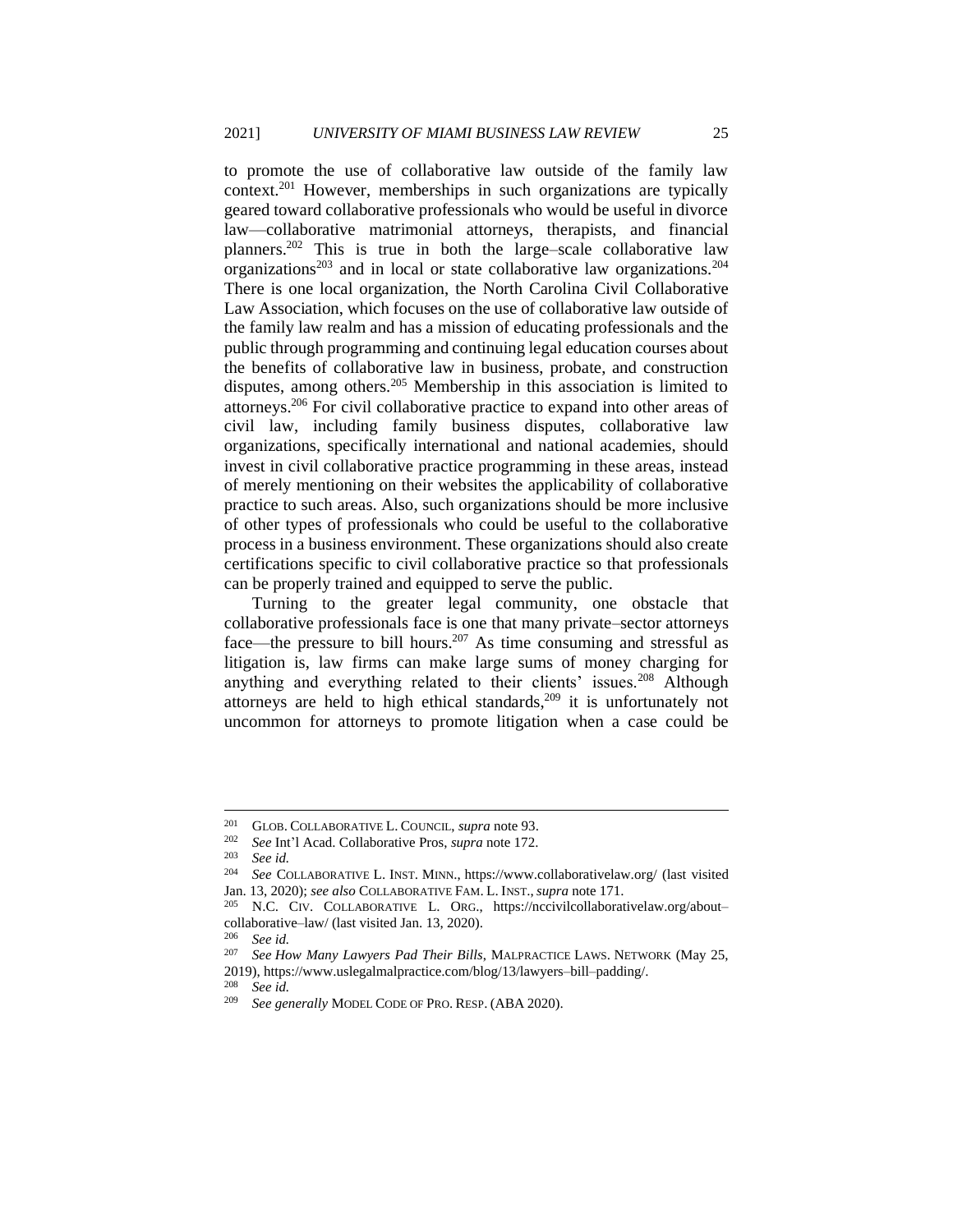settled, with the ulterior motive of increasing billable hours.<sup>210</sup> This process, known as "churning," occurs when attorneys perform unnecessary legal work.<sup>211</sup> It is not uncommon for lawyers to churn or pad their hours, especially when bonuses are often tied to hours billed.<sup>212</sup> This is not good news for ADR proponents. Although some collaborative professionals do bill hours, $2^{13}$  others charge a flat fee based on the nature of the dispute.<sup>214</sup> Even if the collaborative lawyer does bill hours, her fee will almost certainly be lower than that of a litigator.<sup>215</sup> Regarding collaborative law and billing hours, David Hoffman and Rita Pollack write, "Declining to litigate means writing off what is often the most profitable form of legal practice. In large firms, complex litigation permits the leveraging of associates and paralegals, whereas the negotiation phases of a case typically involve only one lawyer."<sup>216</sup>

Although there are many advocates who promote the dissolution of the hourly billing system,  $2^{17}$  it is not likely to disappear any time soon.<sup>218</sup> Unfortunately, this may deter otherwise worthy business disputes from being resolved through civil collaborative law. Fortunately, aspects of family business disputes make them different from other civil disputes, rendering it easier to overcome a law firm's pressure to bill hours. First, if the family firm utilizes familiar counsel for the family business dispute, such counsel is likely to be highly motivated to settle the case through collaborative practice because it can help protect the business, which is the counsel's loyal client. Moreover, the existing relationship between counsel and the business make it more likely that the counsel will act in the best interest of the business—e.g., settle the case rather than try to litigate it. Second, even if the parties do not use familiar counsel, the inherent sensitive and private nature of the dispute coupled with the desire on the

<sup>210</sup> David A. Hoffman & Rita S. Pollak, *'Collaborative' Law Looks to Avoid Litigation*, MASS. LAW. WKLY. 1, 1–2 (MAY 8, 2020), https://blc.law/wp–content/uploads/2016/12/ 2005–07–cl–lawyers–weekly–branchmainlanguagedefault.pdf.

<sup>211</sup> *How Many Lawyers Pad Their Bills*,*supra* note 207.

<sup>212</sup> *Id.*

<sup>213</sup> Joryn Jenkins & Shannon Green, *Isn't Collaborative Divorce Too Expensive for Regular People Like Me?*, FLA. ACAD. COLLABORATIVE PROS., https://tampaforensic.com /isnt–collaborative–divorce–too–expensive–for–regular–people–like–me/ (last visited Jan 13, 2021).<br> $\frac{214}{\text{214}}$  See C

See COLLABORATIVE DIVORCE CTR., https://masterscdc.com/billing/ (last visited Jan. 13, 2021).

<sup>215</sup> *See* Zeytoonian, *supra* note 67.

<sup>216</sup> Hoffman & Pollak, *supra* note 210.

<sup>217</sup> *See* Geraldine Lewis, *Winning Alternatives to the Billable Hour*, PLAINTIFF MAG. (June 2008), https://www.plaintiffmagazine.com/recent–issues/item/winning– alternatives–to–the–billable–hour.

<sup>218</sup> *See How Many Lawyers Pad Their Bills*,*supra* note 207.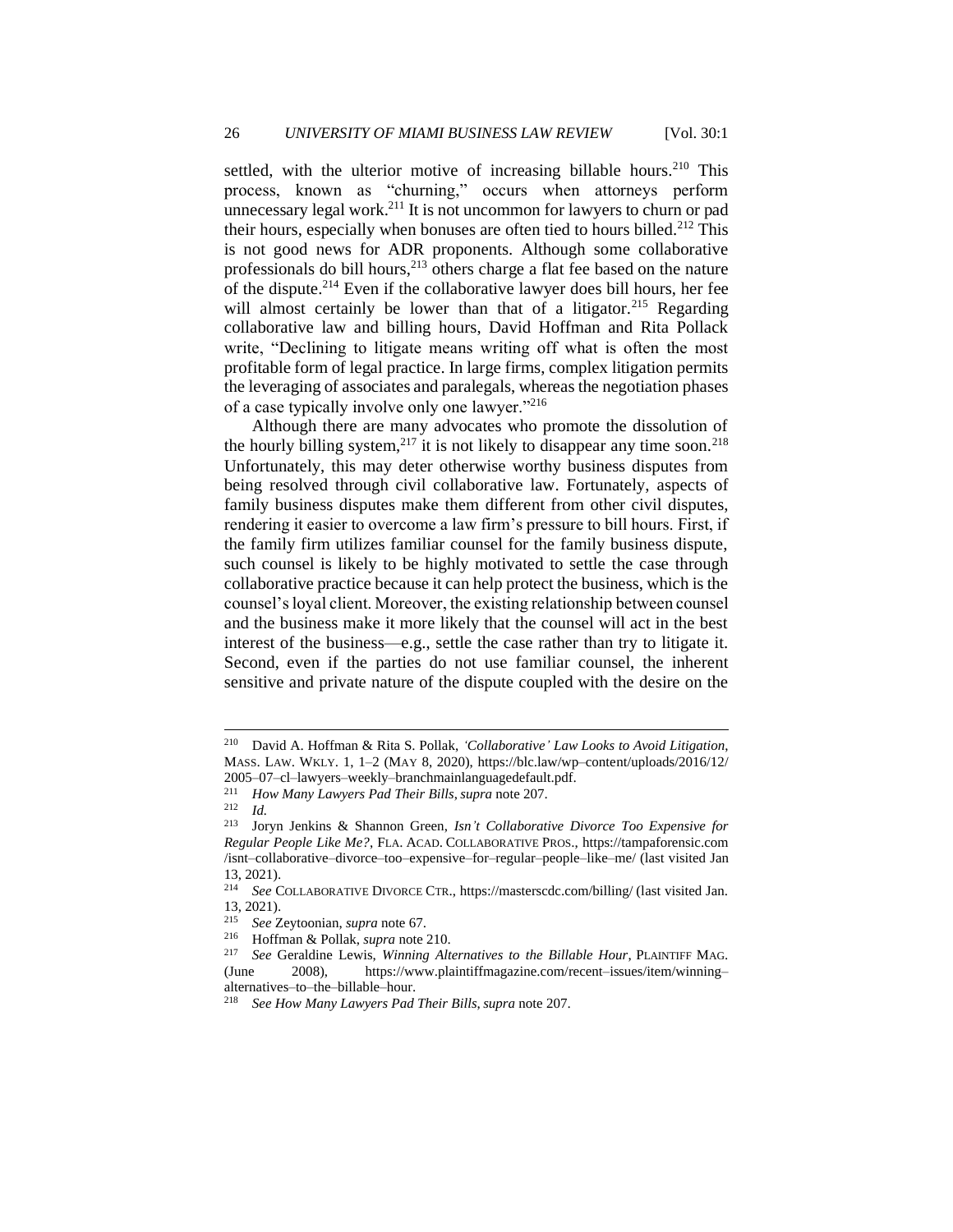part of the clients to preserve the relationship,  $2^{19}$  make using collaborative law an obvious choice. Civil collaborative law might be a harder sell to law firms in civil disputes where these qualities are less relevant. Despite this, law firms should rethink their billing practices and consider whether litigation is the best route for their clients, as clients desire attorneys who are attentive to their needs and emphasize their civic responsibilities to make the legal system accountable and affordable.<sup>220</sup>

#### VI. CONCLUSION

Because of civil collaborative law's slow growth, $^{221}$  family business disputes would be a perfect incubator to promote and grow the practice of collaborative law as such disputes constitute a hybrid of family law and business law. That family business disputes are well–suited for collaborative law is particularly true due to the importance of preserving relationships, which is the bread and butter of collaborative law.<sup>222</sup> What distinguishes these disputes from traditional family law disputes are the business environment and strategic planning required of family businesses. Despite these differences, collaborative practice is already structured so that the business environment can be considered and strengthened using the shared experts. In collaborative law proceedings, "one is not bound by what *could* happen in court. More often, the collaborative process results in creative solutions"<sup>223</sup> that will be financially and personally beneficial to all involved parties.<sup>224</sup> Success in family business proceedings could lead to the growth of civil collaborative practice in other business disputes where family bonds are not present, but the desire to preserve relationships and strengthen the business exists. Furthermore, the use of collaborative law prevents numerous disputes from needlessly clogging the court system, which is one reason why judges enthusiastically support the use of the collaborative process.<sup>225</sup>

<sup>219</sup> *See* Kliska, *supra* note 22.

<sup>220</sup> Wendy H. Lamphear, *Improving the Image of the Legal Profession*, 31–JUN TENN.

B.J. 12, 14–15 (May/June 1995).

<sup>&</sup>lt;sup>221</sup> DiFonzo, *supra* note 92.<br><sup>222</sup> See Abney *supra* note 1

<sup>222</sup> *See* Abney, *supra* note 144, at 496, 499, 507.

Tim Grant, *No Judge Needed, Pa. Law Gets Behind Collaborative Divorce*, PITTSBURGH POST GAZETTE (Jul. 16, 2018, 8:30 A.M.), https://www.post–gazette.com/ business/legal/2018/07/15/No–judge–needed–Pa–law–gets–behind–collaborative– divorces/stories/201807100114.

<sup>&</sup>lt;sup>224</sup> *See id.*<br><sup>225</sup> *See i* 

<sup>225</sup> *See Judges Love Collaborative Law—Here's Why*, A.B.A. (Jul. 2018) https://www.americanbar.org/news/abanews/publications/youraba/2018/july-2018/neither-mediators-nor-negotiators--collaborative-lawyers-emphasi/.